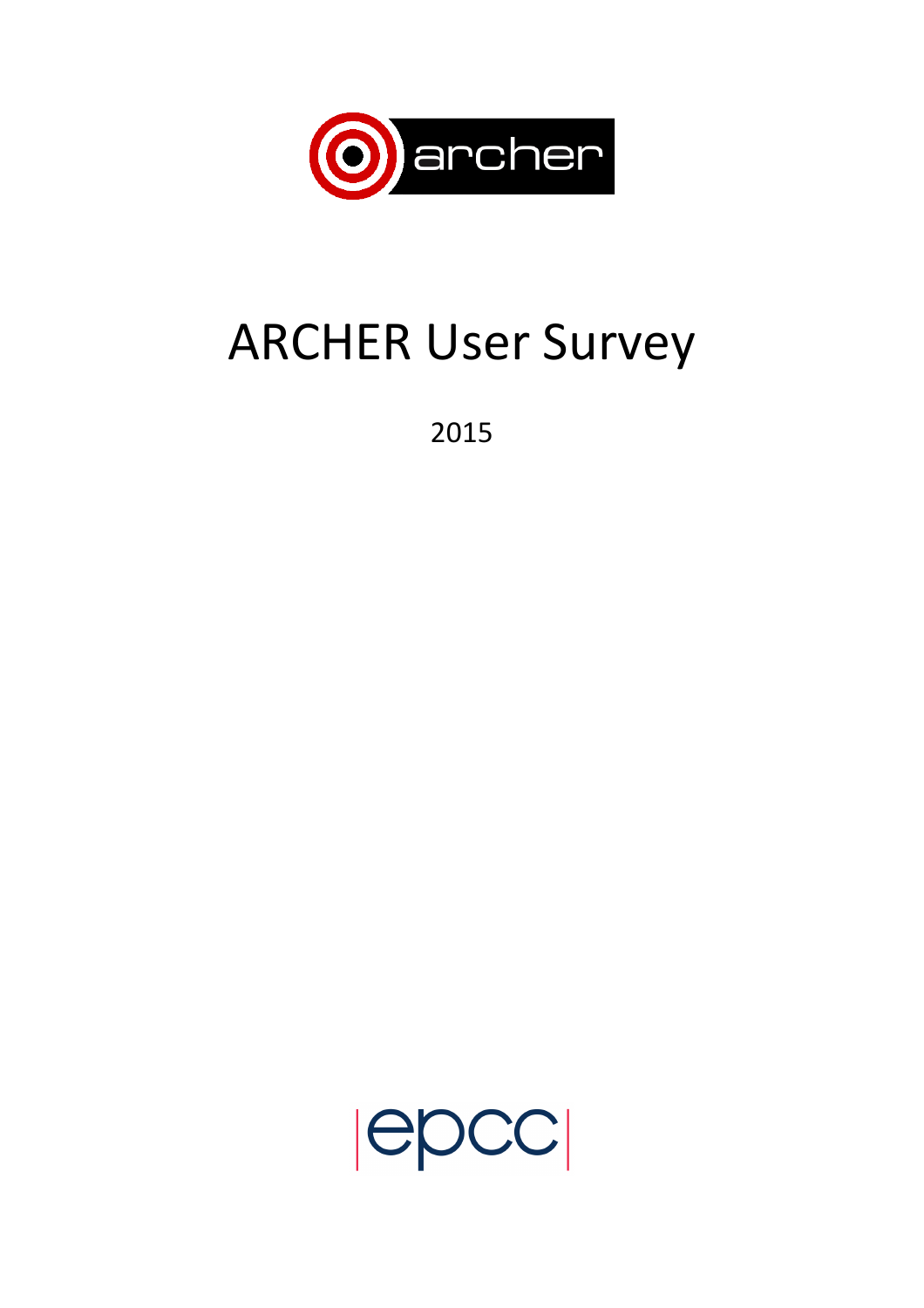## **1. Document Information and Version History**

| Version:      | 1.0                       |  |
|---------------|---------------------------|--|
| <b>Status</b> | Final                     |  |
| Author(s):    | Anne Whiting              |  |
| Reviewer(s)   | Alan Simpson, Andy Turner |  |

| <b>Version</b> | Date       | <b>Comments, Changes, Status</b> | Authors, contributors,<br>reviewers |
|----------------|------------|----------------------------------|-------------------------------------|
| 0.1            | 2016-03-07 | Initial draft                    | Anne Whiting                        |
| 0.2            | 2016-03-22 | Further updates                  | Anne Whiting                        |
| 0.3            | 2016-04-13 | Updates                          | Anne Whiting                        |
| 0.4            | 2016-04-18 | Reviewed                         | Andy Turner                         |
| 0.5            | 2016-04-19 | Post-review updates              | Anne Whiting                        |
| 0.6            | 2016-04-19 | Reviewed                         | Alan Simpson                        |
| 1.0            | 1016-04-19 | Version for EPSRC                | Alan Simpson, Anne Whiting          |



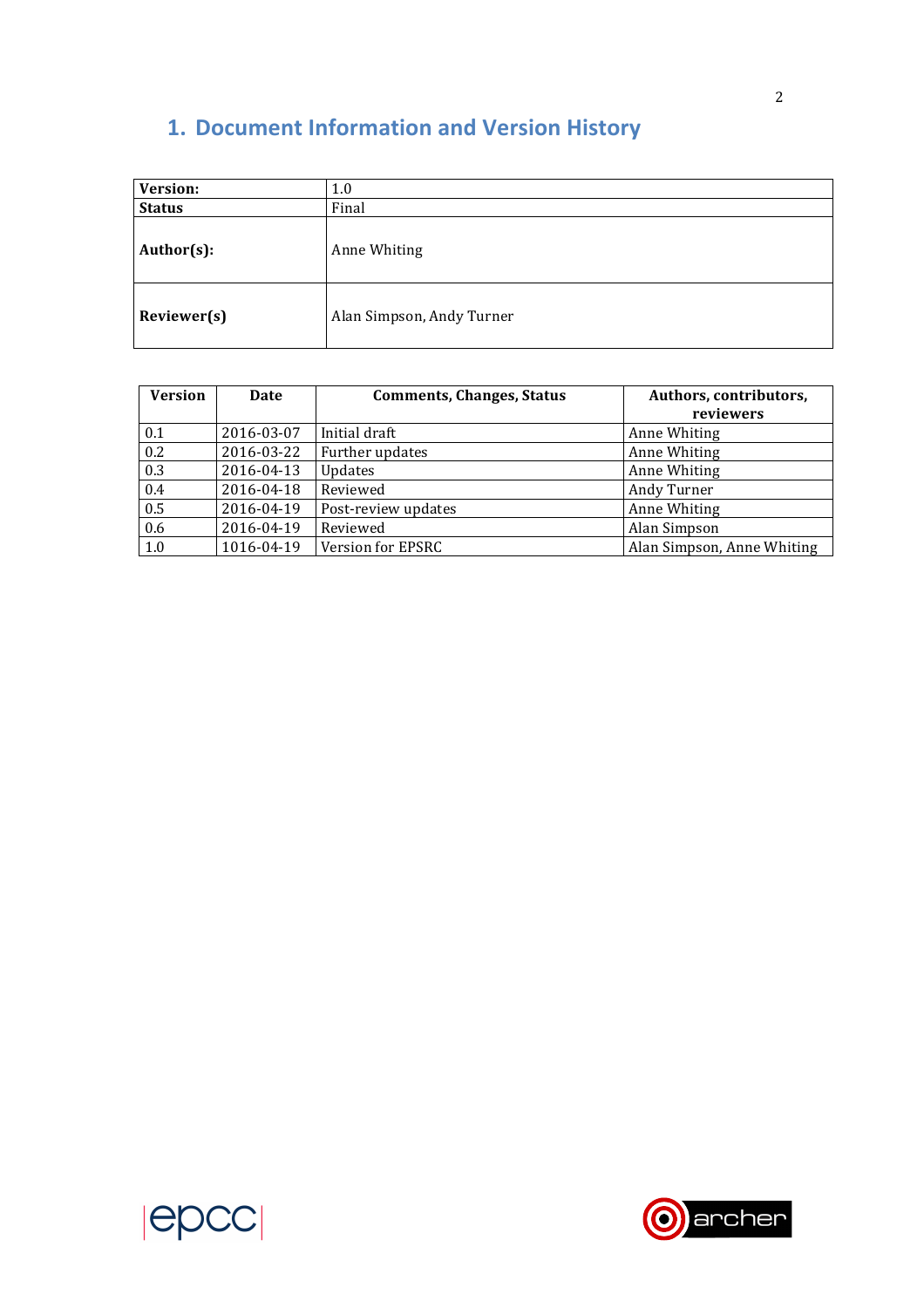## **2. Description of the Survey**

The ARCHER User Survey closed on  $17<sup>th</sup>$  February 2015. 230 responses were received from ARCHER users. The survey asked for ratings (on a scale of 1 to 5) with the following questions:

- 1. Please rate your overall experience of the ARCHER Service (required) [Very Unsatisfied  $(1)$  Very Satisfied (5)]
- 2. Has the ARCHER hardware configuration met the requirements of your research? (required) [Not met any requirements  $(1)$  – Exceeded requirements  $(5)$ ]
- 3. Has the software on ARCHER met the requirements of your research? (required) [Not met any requirements  $(1)$  – Exceeded requirements  $(5)$ ]
- 4. If you have used the ARCHER helpdesk, please rate your experience [Very Unsatisfied  $(1)$  Very Satisfied (5)]
- 5. If you have used the ARCHER documentation, did it provide the information you required? [Did not provide the information I required  $(1)$  – Provided all the information I required and more  $(5)$ ]
- 6. If you have used the ARCHER website, please rate the quality of the content and ease of navigation [Very poor  $(1)$  – Excellent  $(5)$ ]
- 7. Please rate your experience of any ARCHER Training you have used (either online or face-toface)? [Very Unsatisfied  $(1)$  – Very Satisfied  $(5)$ ]
- 8. If you have attended any ARCHER webinars or virtual tutorials, did you find the session worthwhile? [A complete waste of time  $(1)$  – Extremely interesting and useful  $(5)$ ]
- 9. If you have attended any ARCHER online training material (e.g. Online Driving Test, screencasts), how useful did you find the material? [Of no use  $(1)$  – Extremely useful  $(5)$ ]

Only the first three questions were compulsory for all survey responders, but over 93% of responders also provided feedback in at least some of the optional questions. Users were also provided with the opportunity to offer comments or suggestions under all of the above headings and provided with space for any other comments or suggestions at the end of the survey.

The survey was constructed using Google Forms and embedded directly into the ARCHER website.



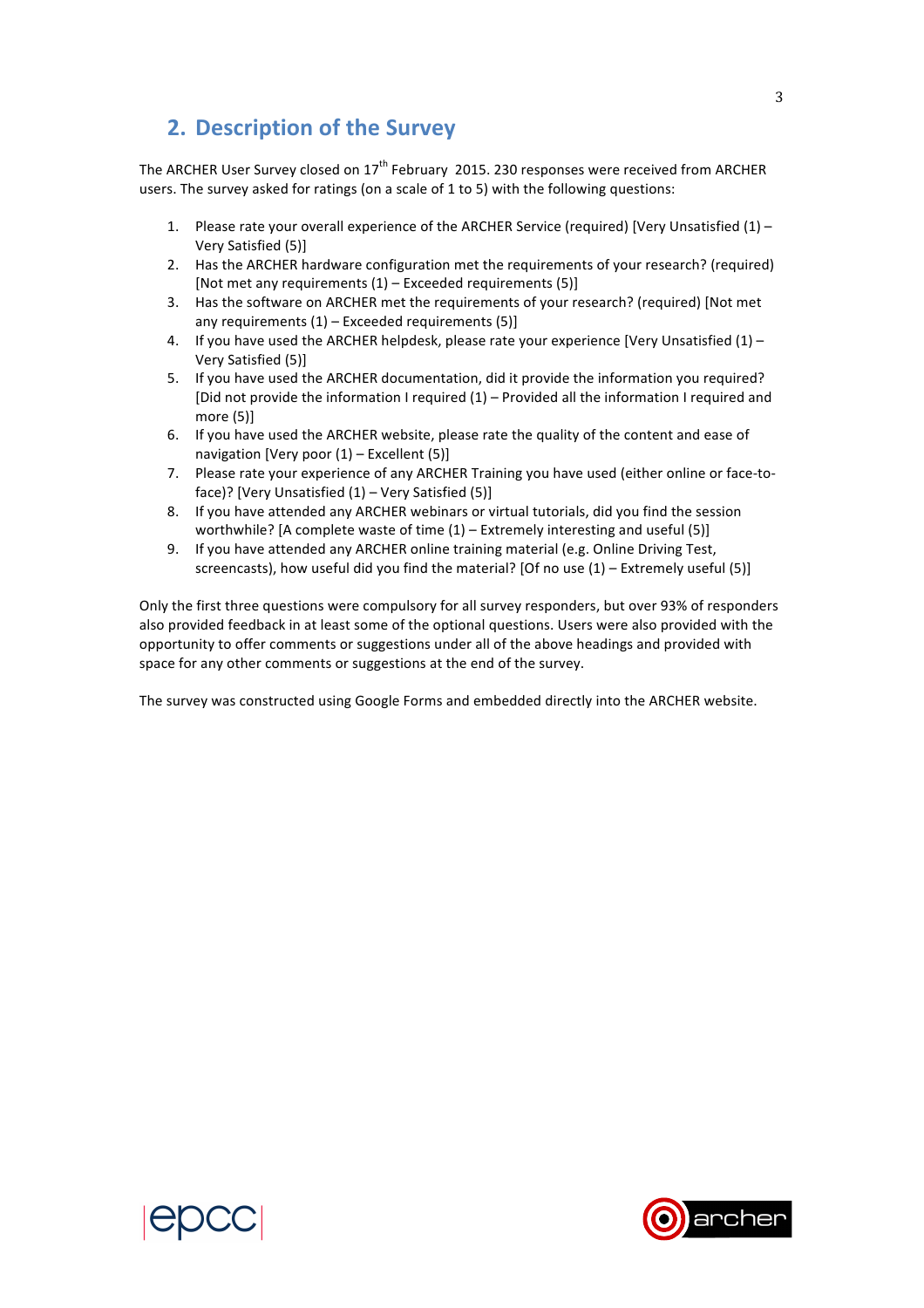### **3. Selected Quotes**

The following quotes reflect the tone of the majority of responders to the survey with regard to the ARCHER service:

"I find the ARCHER service to be responsive and helpful, easy to use, and flexible. Excellent *service."*

*"The* online driving test was how I obtained access to ARCHER, and I think it is a brilliant idea for widening access. This has allowed me to put together an eCSE application for the next call, and hopefully accelerate my research in future."

"Archer really is a great service. I have used other supercomputers but the assistance and the *guidance on Archer is significantly better."*

"The UK National Supercomputer service is an essential tool in support of scientific research within the UK."

"An excellent service! Thank you for all your hard work!"

Quotes on the helpdesk (which also reflect on the centralised CSE team) echo the high ratings for this aspect in particular are shown below:

"Just to re-iterate the helpdesk / support makes archer so beneficial and has really saved me an immense amount of time when trying to compile software, or when a problem has arisen *in a calculation."*

*"Fantastic. They know when to bring experts in on particular package specific questions also."* "Always helpful, and I like the fact that they check with you before closing a job to make sure everything is fixed. "

"All help has been prompt and directed towards improving my experience. Some suggestions to improve performance have been offered without my request and that's also proved very *useful."*

"The helpdesk tends to be quick to respond, efficient, and helpful, even with fairly complex requests. Great job! It's always a pleasure to work with the helpdesk."

There were only two comments on the file systems problems:

"Disk failures and prolonged use of RaidCheck diagnostics greatly reduced the performance of the system and the throughput of my jobs over the past 12 months. " "The issues with the filesystems have had an adverse effect on our research work, mostly in *terms of a time lost. "*

A full list of the comments can be found in Section 5.



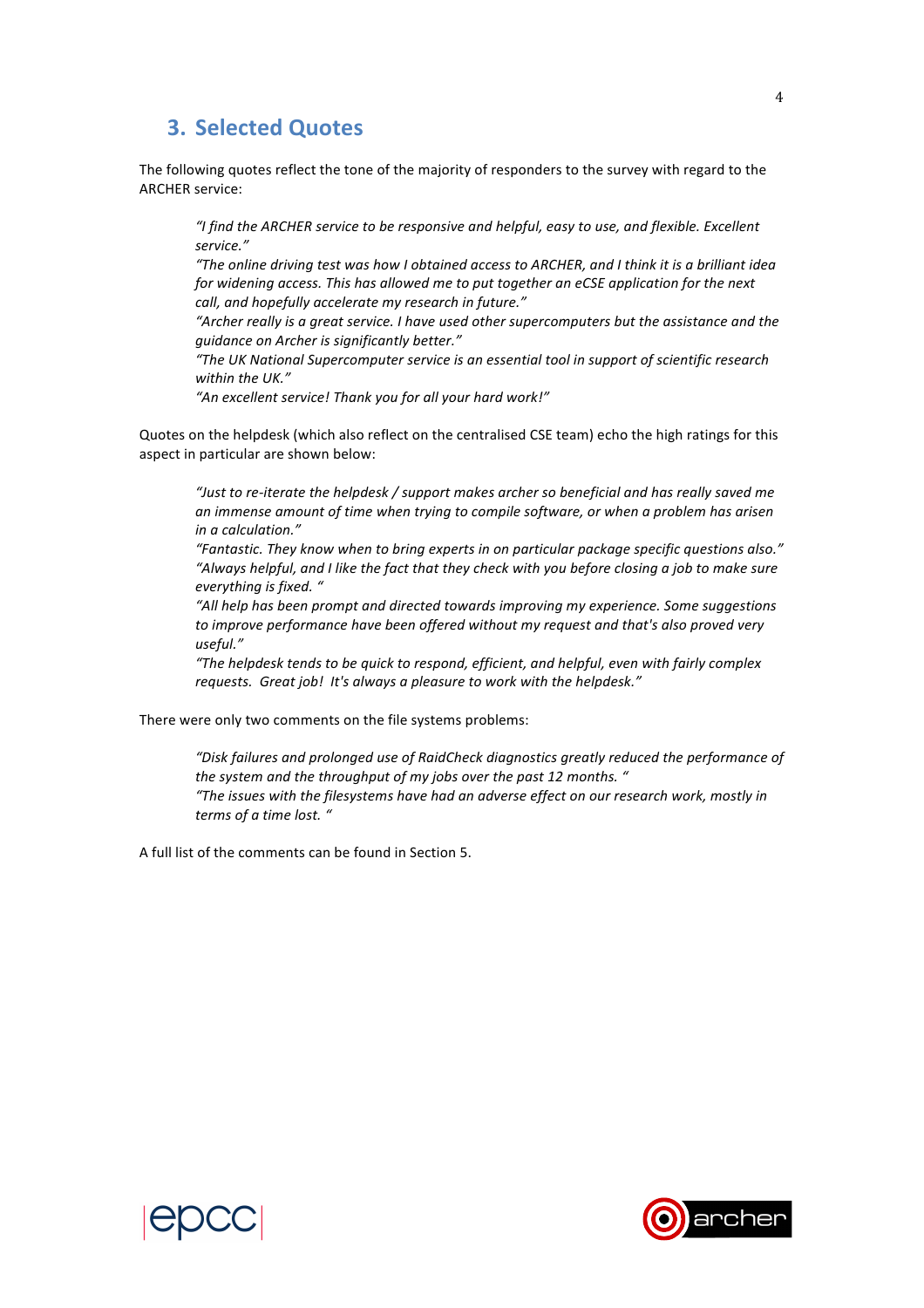## **4. Ratings**

All questions asked responders to rate their satisfaction with each particular aspect of the survey on a scale of 1 to 5 with 1 representing "Very Unsatisfied" and 5 representing "Very Satisfied". Table 1 summarises the ratings for each aspect and reveals the all aspects of the ARCHER Service are rated highly by users. The number of responses was up from 153 in 2014 to 230 in 2015. Table 2 shows the responses to the 2014 survey for comparison purposes.

| <b>Service Aspect</b>                                                      | <b>Total Responses</b> | Mean Score (out of 5) | <b>Median Score (out of 5)</b> |   |
|----------------------------------------------------------------------------|------------------------|-----------------------|--------------------------------|---|
|                                                                            |                        |                       |                                |   |
| <b>Overall Satisfaction</b>                                                | 230                    | 4.3                   |                                | 4 |
| <b>Hardware</b>                                                            | 230                    | 4.1                   |                                | 4 |
| <b>Software</b>                                                            | 230                    | 4.0                   |                                | 4 |
| <b>Helpdesk</b>                                                            | 198                    | 4.5                   |                                | 5 |
| <b>Documentation</b>                                                       | 215                    | 4.1                   |                                | 4 |
| Website                                                                    | 221                    | 4.2                   |                                | 4 |
| <b>Training</b>                                                            | 147                    | 4.1                   |                                | 4 |
| <b>Webinars</b>                                                            | 102                    | 3.9                   |                                | 4 |
| <b>Online training</b>                                                     | 104                    | 4.0                   |                                | 4 |
| within a communication of the different constant of the AMAHEM Admits AAAH |                        |                       |                                |   |

Table 1: Summary of scores for different aspects of the ARCHER Service 2015

| <b>Service Aspect</b>       | <b>Total Responses</b> | Mean Score (out of 5)    | <b>Median Score (out of 5)</b> |  |
|-----------------------------|------------------------|--------------------------|--------------------------------|--|
|                             |                        |                          |                                |  |
| <b>Overall Satisfaction</b> | 153                    | 4.4                      | 4                              |  |
| <b>Hardware</b>             | 153                    | 4.1                      | 4                              |  |
| <b>Software</b>             | 153                    | 4.0                      | 4                              |  |
| <b>Helpdesk</b>             | 198                    | 4.5                      | 5                              |  |
| <b>Documentation</b>        | 142                    | 4.1                      | 4                              |  |
| Website                     | 144                    | 4.1                      | 4                              |  |
| <b>Training</b>             | 81                     | 4.1                      | 4                              |  |
| <b>Webinars</b>             | 41                     | 3.6                      | 4                              |  |
| <b>Online training</b>      |                        | $\overline{\phantom{a}}$ |                                |  |

Table 2: Summary of scores for different aspects of the ARCHER Service 2014

Table 33 shows that the mean ratings in 2015 for different aspects of the service are very similar to the equivalent ratings in the previous year. All aspects of the ARCHER service continue to receive very high satisfaction ratings from the users. In particular, the Helpdesk continues to stand out as the highest rated aspect of the service in both surveys, with an extremely high rating. This is testament to the hard work of all service partners (SP, CSE and Cray) in ensuring that responses to the users through the helpdesk are timely, accurate, useful and polite.

| <b>Service Aspect</b>       | 2014 Mean Score (out of 5) | 2015 Mean Score (out of 5) |
|-----------------------------|----------------------------|----------------------------|
|                             |                            |                            |
| <b>Overall Satisfaction</b> | 4.4                        | 4.3                        |
| <b>Hardware</b>             | 4.1                        | 4.1                        |
| <b>Software</b>             | 4.0                        | 4.0                        |
| <b>Helpdesk</b>             | 4.5                        | 4.5                        |
| <b>Documentation</b>        | 4.1                        | 4.1                        |
| Website                     | 4.1                        | 4.2                        |
| <b>Training</b>             | 4.1                        | 4.1                        |
| <b>Webinars</b>             | 3.6                        | 3.9                        |
| <b>Online training</b>      |                            | 4.0                        |

Table 3: Comparison of mean scores from 2014 and 2015 User Surveys for different aspects of the **ARCHER Service**



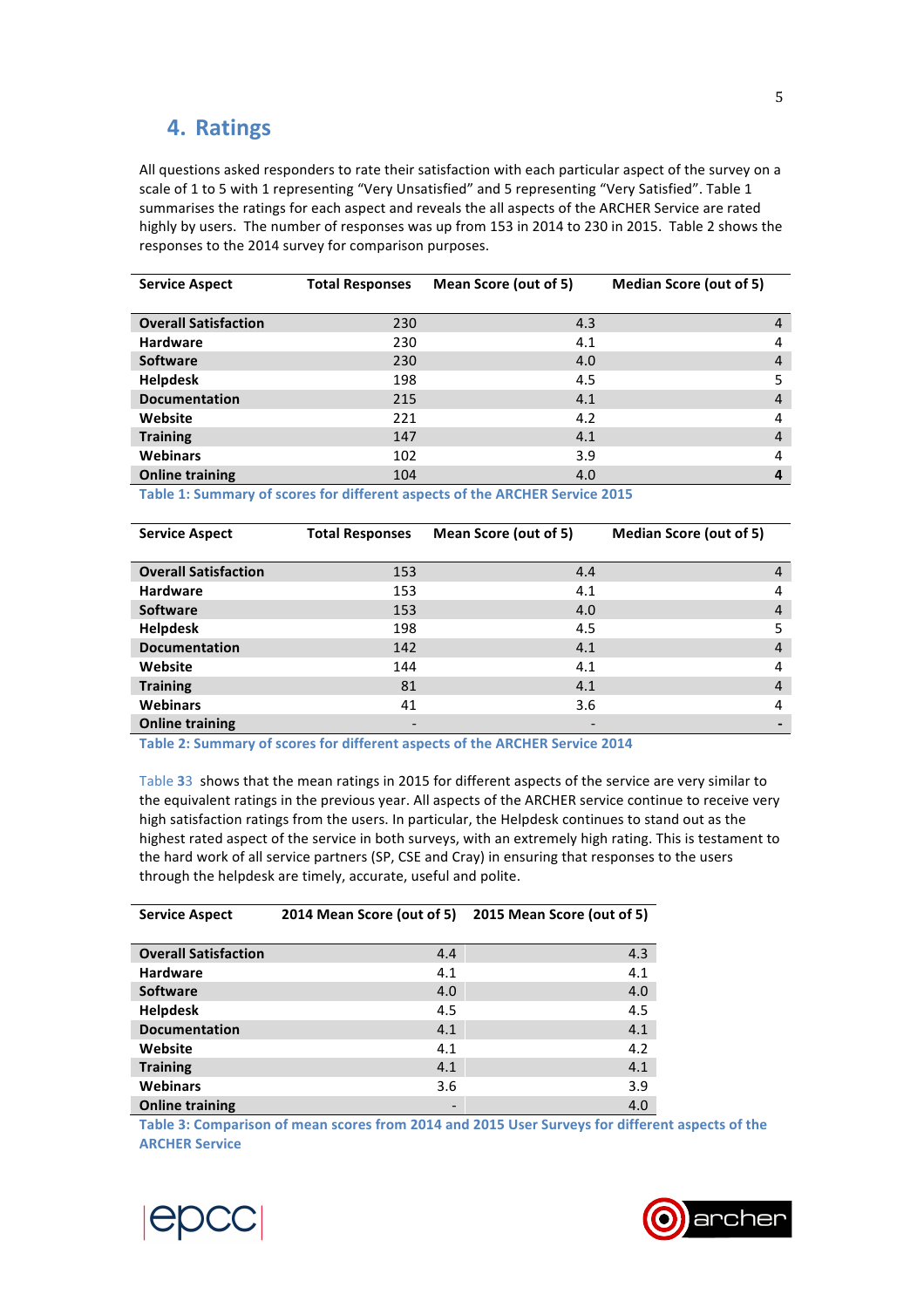As can be seen from Figure 1, the overall satisfaction with the ARCHER service is extremely high with only 8 responders rating the service below 3 on a 1-5 scale from "Very Unsatisfied" to "Very Satisfied", i.e. 3 percent. The mean rating is 4.3 and the median rating is 4. These ratings are very similar to the rating from 2014 User Survey where the mean rating was 4.4 and the median rating was 4.



Figure 1: Distribution of scores for overall satisfaction with the ARCHER service (230 responses in total).

Similarly, for the hardware and software (Figure 2 and Figure 3 respectively), the overall satisfaction with the service is high with only 5 users rating the hardware below 3 and 9 users rating the software below 3. The single rating of 1 ("Very Unsatisfactory") for the hardware on ARCHER was accompanied by a comment stating that the hardware is fine but the turnaround for NERC jobs was not good recently. The rating of 1 for the software on ARCHER is from the same user who gave the hardware a score of 1 and has a negative comment about recent job turnaround. The response has been submitted anonymously so we cannot follow up the comments with the responder. The mean rating for hardware is 4.1 (median is 4) and the mean rating for the software is 4.0 (median is 4). These ratings are exactly the same as those from the 2014 User Survey.



Figure 2: Distribution of scores for satisfaction with the ARCHER hardware (230 responses in total).



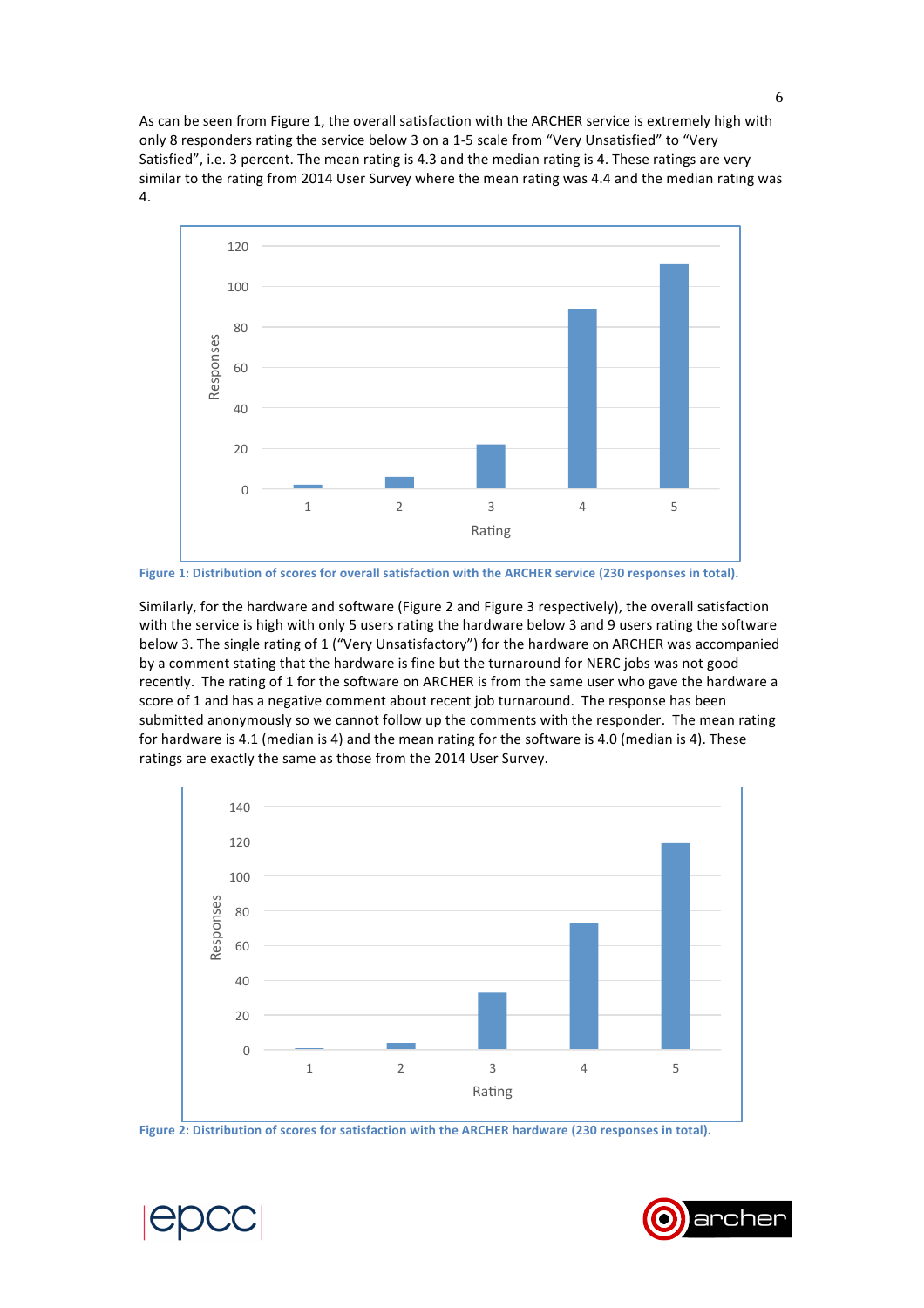

Figure 3: Distribution of scores for satisfaction with the ARCHER software (230 responses in total).

The satisfaction ratings for the ARCHER Helpdesk showed 4 responses with a score under 3 and a mean rating of 4.5 (median is 5). These are identical to the mean and median in the 2014 User Survey. Of the 198 responses 128, 65%, gave a score of 5 ("Excellent"). One of the users who left a score of 1 indicated that they did not wish to be contacted regarding their response to the survey and the other has been contacted for feedback as they did not leave a comment.



Figure 4: Distribution of scores for satisfaction with the ARCHER helpdesk (198 responses in total).

ARCHER documentation (fig 5, mean = 4.1, median 4) and website (fig 6, mean = 4.2, median 4) show the same high level of satisfaction as that shown for the overall service and have high respondent rates. The results for ARCHER training (fig 7, mean=4.1, median = 4) are high and consistent with the course survey results presented in the CSE Service quarterly reports. There are no comments from users with scores under 3 and a number of responders have scored for training with a comment that they had not attended any training. As for the other aspects, these scores are very similar to the scores from the 2014 User Survey.

The webinars and online training have a much lower responder rate (possibly due to the fact that the technical nature of the webinars is of interest to a subset of ARCHER users) but show a high satisfaction rating (figs 8 and 9, mean = 3.9 and 4.0 respectively, median = 4). There was some



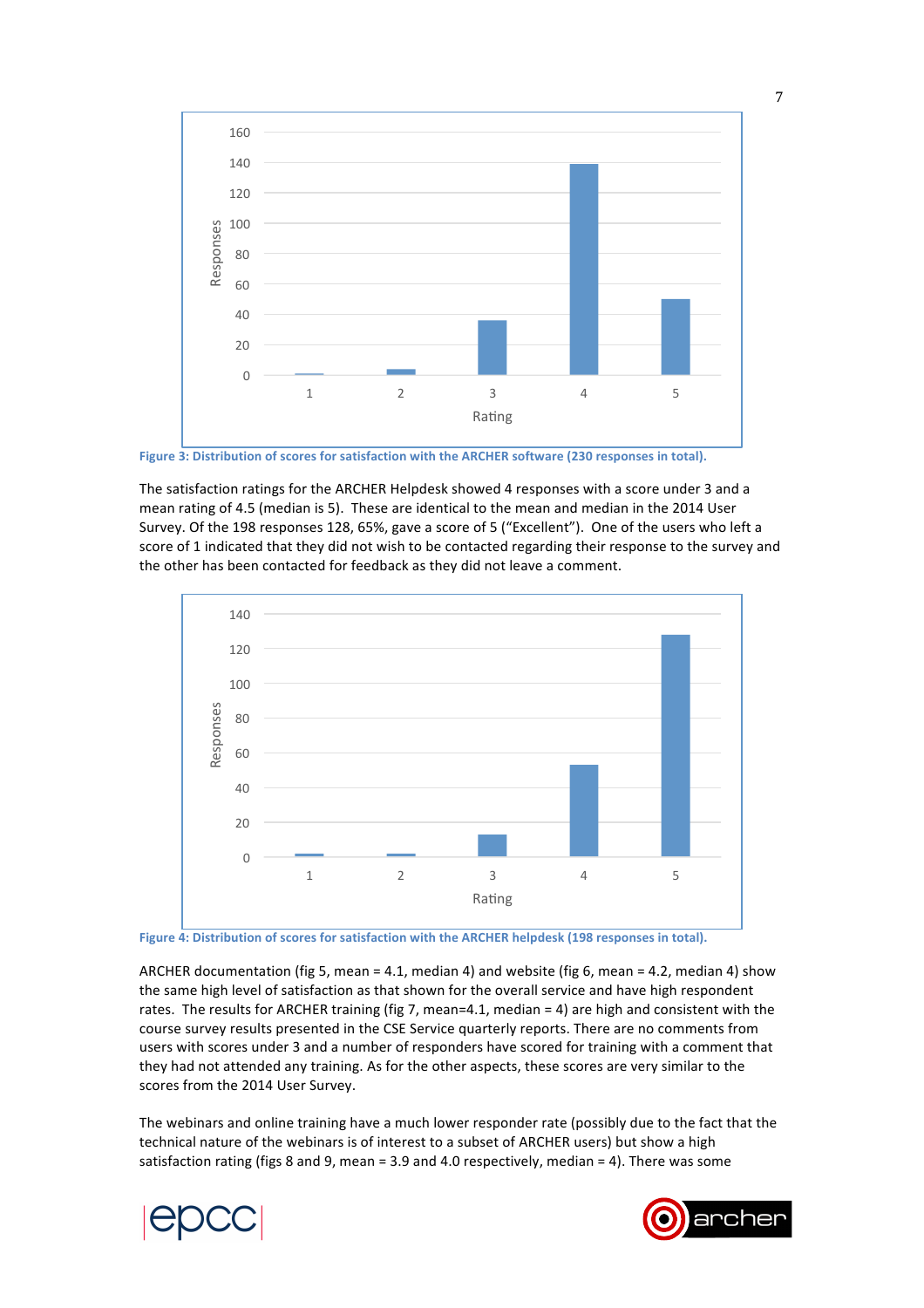

apparent responder confusion between training and online training and webinars, and thus the questions in the survey for 2016 will be refined to avoid this.

Figure 5: Distribution of scores for satisfaction with the ARCHER documentation (215 responses in total).



Figure 6: Distribution of scores for satisfaction with the ARCHER website (221 responses in total).



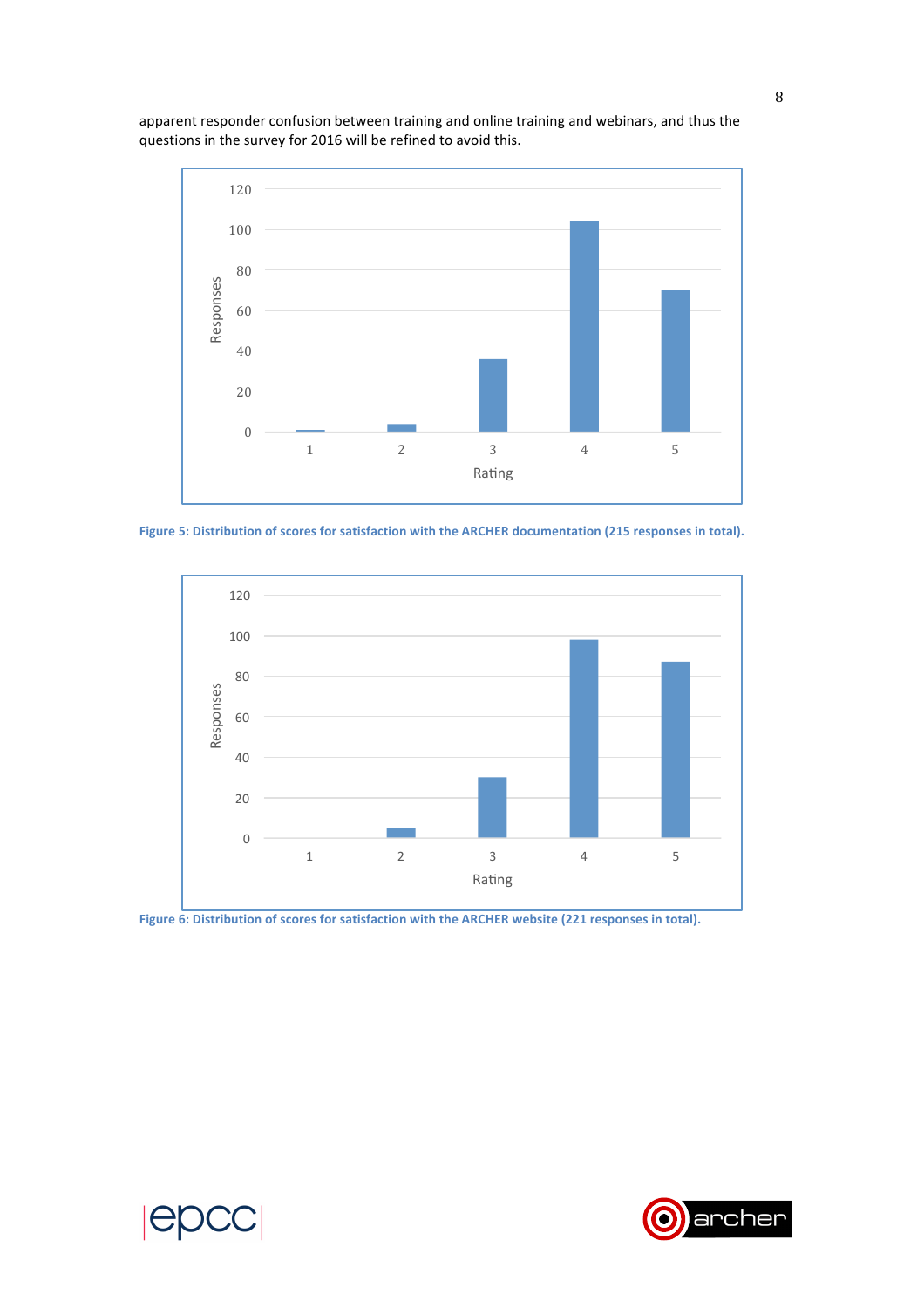

**Figure 7: Distribution of scores for satisfaction with the ARCHER training (147 responses in total).** 



Figure 8: Distribution of scores for satisfaction with the ARCHER webinars (102 responses in total).



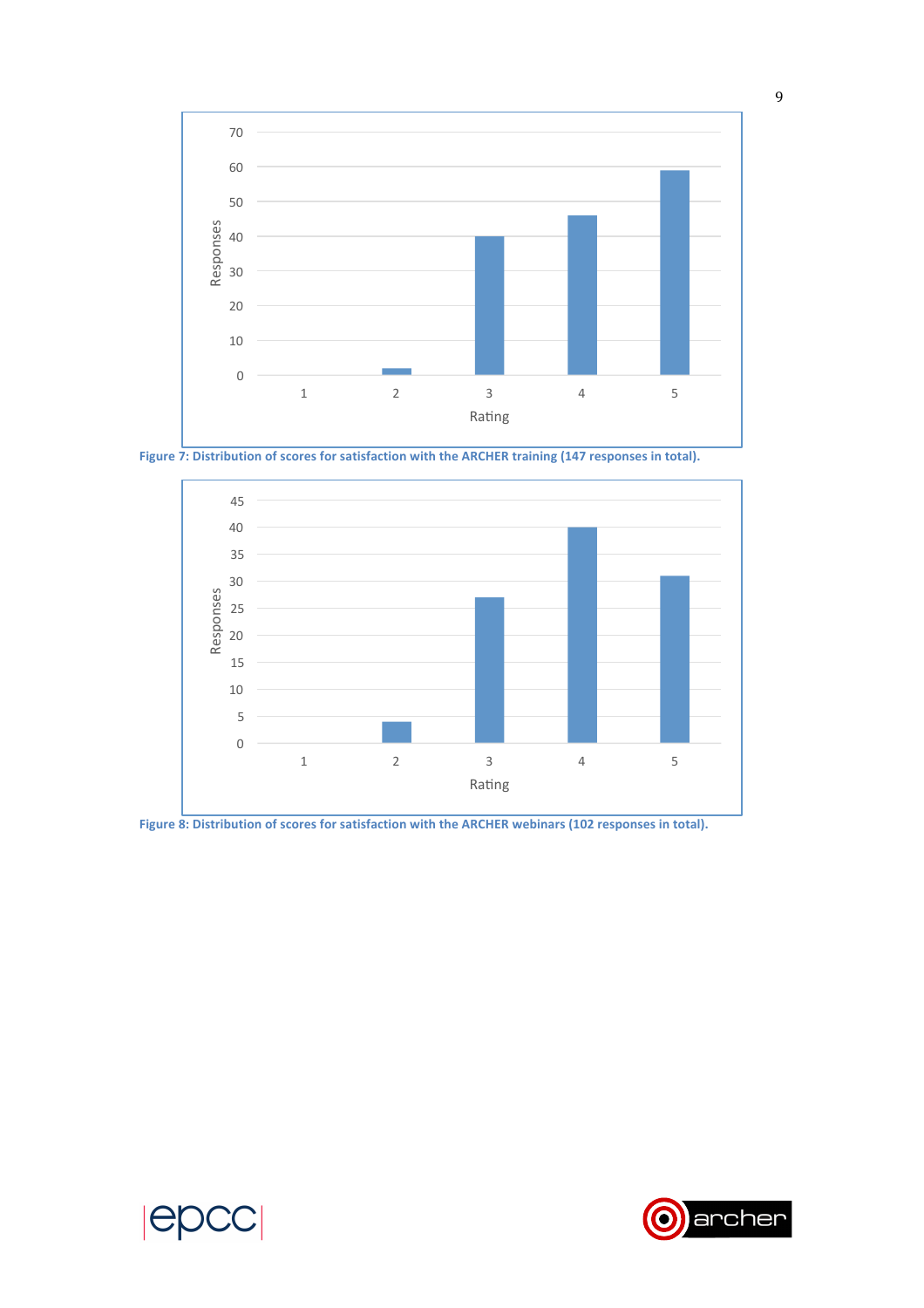

**Figure 9:** Distribution of scores for satisfaction with the ARCHER Online Training (104 responses in total).



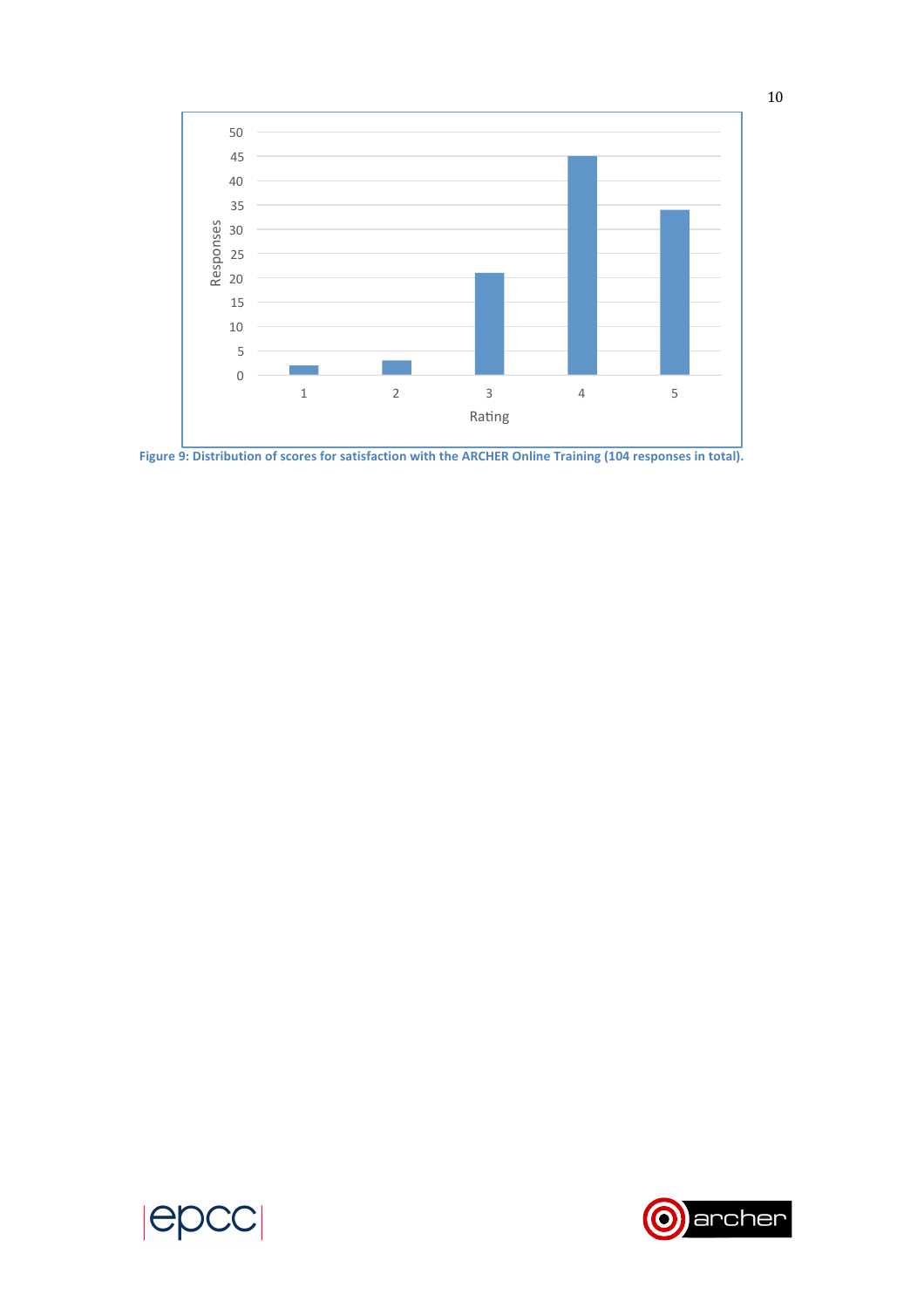## **5. List of comments**

The number in brackets indicates the ID of the respondent.

#### **Hardware**

- It is not possible to use part of processors on a node: this constrains scalability to a multiple of 24, i.e. the number of processors on a node (14)
- It would be extremely useful to have a few nodes with more memory (17)
- Less crashing (23)
- The focus on traditional CPUs, rather than accelerators, is great for scientists needing to spend time on science, not rewriting their software (where their algorithm is amenable) for GPUs. For my applications, interconnect is not the most important thing, and the fastest cores possible is the priority. (28)
- Would be nice to have access to a few GPUs for trial purposes. (32)
- Big memory nodes are very useful more of these would be great. (34)
- Very pleasant to use, the system fast and the queues are generally quite quick under normal usage loads. (40)
- Please stop doing maintenance mid week... it causes huge queue back logs and destroys the flow of the week at times (48)
- The hardware and interconnect is excellent, and much better than the regional N8 machine (scalability is  $\sim$  200 cores on N8 vs 6000 cores on ARCHER). (50)
- The issues with the filesystems have had an adverse effect on our research work, mostly in terms of a time lost. (55)
- There is insufficient storage space to post-process any data. Data transfers are slow. (58)
- Same architecture and software across compute and serial queues. Longer access (>12hrs) and better performance of serial queue nodes. In future in memory computing would be useful to reduce data size and output to disk. (60)
- RAM on individual nodes are on lower side. Most codes scales well with 8 GB per core RAM. Also, if general queue allow 72 hour jobs, it will be helpful. (62)
- Any way to better handle many small files? (66)
- Long queue and waiting time for the interactive sessions (67)
- unknown, vet. (68)
- I often use the large memory CPUs available on Archer and due the smaller number of those specific CPUs the waiting times are much longer compared to the standard CPUs. Possibly I would like to see an increase of the number of such CPUs. (73)
- Nice and fast! (74)
- It would be nice if there was less lag when accessing file. (77)
- To date, I have only used ARCHER for training courses. (80)
- Currently trying out DDT reverse connection. It worked briefly which was good but only a toy code for testing. Its great that we have this facility (89)
- It would be nice if there was a default 6 month extension of CPU hours beyond the end of a grant. Many papers are submitted at the end of a grant and extra time for reviewer comments would be useful. (91)
- I have produced a substantial number of simulations on ARCHER this year. Mostly I have been very impressed with the speed of jobs going through the queue. However, there have been instances where jobs have waited for several days before being processed and this has held up my research. (102)
- The jobs I run on Archer typically perform best with numbers of cores that are powers of 2. With 24 cores per node, it is not possible to reach a power of 2 and use all available cores at the same time. It would be more useful if future systems had something like 16 or 32 cores per node. It



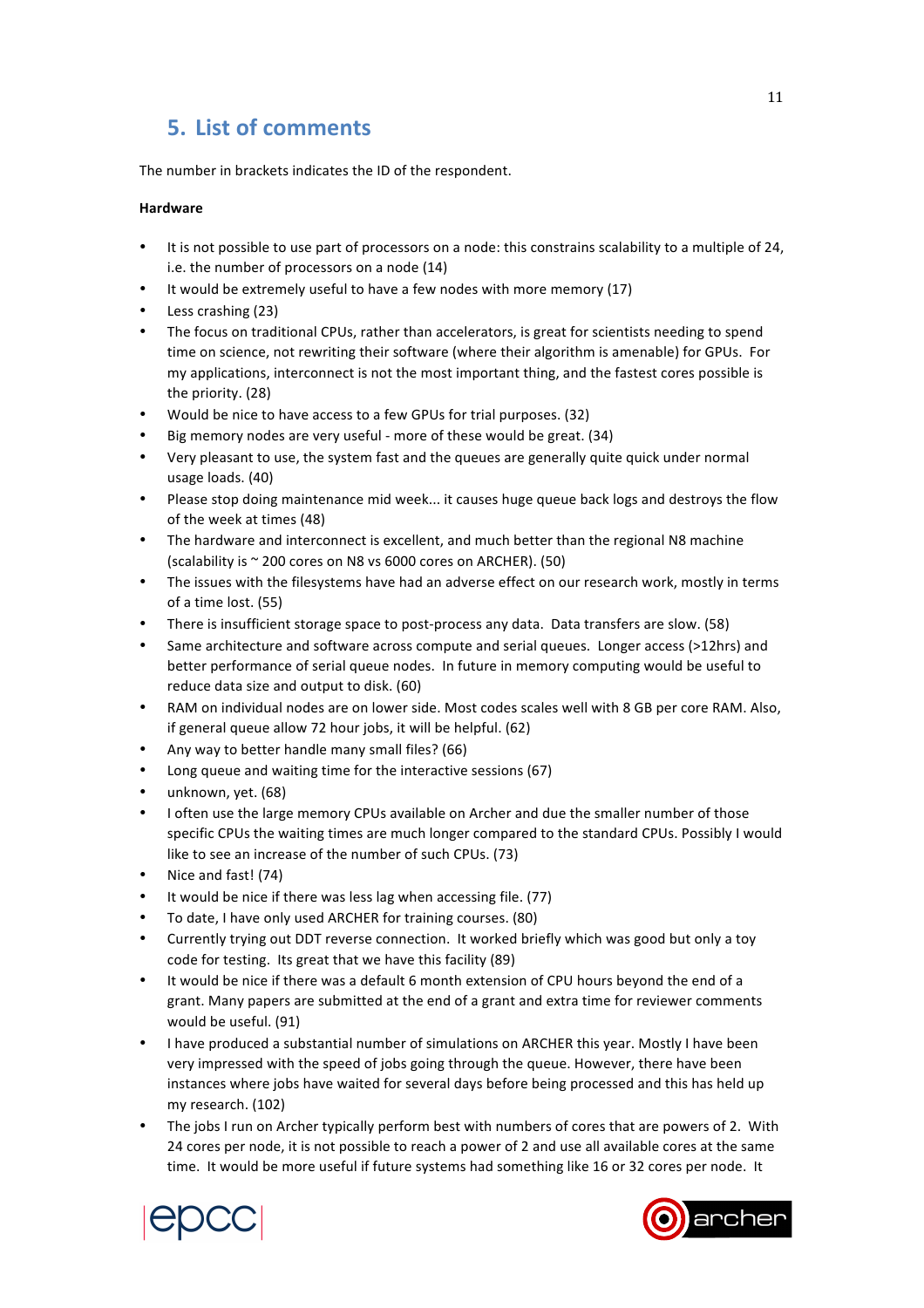would also be useful to increase the number of high memory nodes to a total of 512. There are some jobs I would like to run that would benefit from this number of high memory nodes. (104)

- ARCHER can provide more ability for the post-processing nodes since I found that the speed for my post-processing with OpenFOAM utilities is always very slow. These jobs are submitted to serial queue in Archer. (108)
- Very reliable, good performance (109)
- Great for running large jobs. However because the queues are often long it isn't that practical to debug smaller jobs etc. (119)
- None at present as I have only just been trained on how to use it (121)
- Transfer speeds between /work disk to /nerc and /nerc to JASMIN even using lightpath are quite slow. That has been the major limitation of how much simulations we can perform within given days rather than the computation speed or length of queue. That's quite a shame isn't it? (126)
- The compute times and queue times are manageable. However, the file system is often extremely sluggish during weekdays when people use ARCHER. Jobs that normally take  $\sim$ 2 hrs can sometimes hit the 5hr walltime due to slow read/write speeds. (127)
- Excellent hardware for my Group's needs! (128)
- For big data tasks more use of the MOM nodes for a mother program (i.e. for extremely parallel quantum monte carlo) would be nice in the future. Otherwise great. (131)
- It's be helpful to have a larger /work space (132)
- The only issue I have is that reading and writing files seems quite slow. Particularly when I want to tar up a set of results so I can copy them elsewhere. It's a fairly minor point. (133)
- Stable, fast, good amount of memory per core. Only slight caveat is the lack of diskspace. (138)
- Stable, fast, good amount of memory per core. Only slight caveat is the lack of diskspace. (143)
- Availability of >2GB/core memory as well as the existence of large memory node has been fundamental to sustain our research. (146)
- The hardware is fine, when jobs run. However, over the past few months the turnaround for our NERC jobs has become terrible. With decent turnaround Archer would be excellent for our work. (151)
- Faster cores and faster networking (probably lower latency rather than bandwidth) would give better performance for our massive atomistic simulations. Don't get me wrong, ARCHER is fantastic but our 40 million atom simulations scale linearly to 3072 cores but only 80% efficient at 6144. So I cant give "5 Exceeded requirements" although I love the machine. (152)
- You may want to experiment adding accelerators on some nodes. I can see that you may gain experience on this field, which may become more important in the future. My suggestion however, is to keep the ARCHER as the very large computer cluster that it is right now, and upgrade it with faster memory and more powerful processors. (153)
- Good performance per node (155)
- Disk failures and prolonged use of RaidCheck diagnostics greatly reduced the performance of the system and the throughput of my jobs over the past 12 months. Additionally, the scheduler's strong preference for large (>200 node) jobs means that users who, like me, require smaller number of cores for longer periods of time are at a disadvantage. Many of my simulations require weeks to run, but use only 16-64 nodes. Throughput for these jobs is poor. (160)
- It may be a software issue rather than hardware. The file system slows down frequently and once several files are in a folder (about 1000 or so) the filesystem becomes difficult to work with (161)
- More storage space would be even better. (171)
- I am very happy with ARCHER and have not had a problem yet. (178)
- The hardware is very good, my down-voting is more in terms of availability. To work efficiently I'd need very quick access to a development queue available for debugging, can't wait for 2h in the development queue to "sort out the edges"...Also for production runs queue times have been ridiculously long this year. (182)
- I was wondering, whether Archer is able to have a large memory login node for some simple post-processing use if possible. (183)



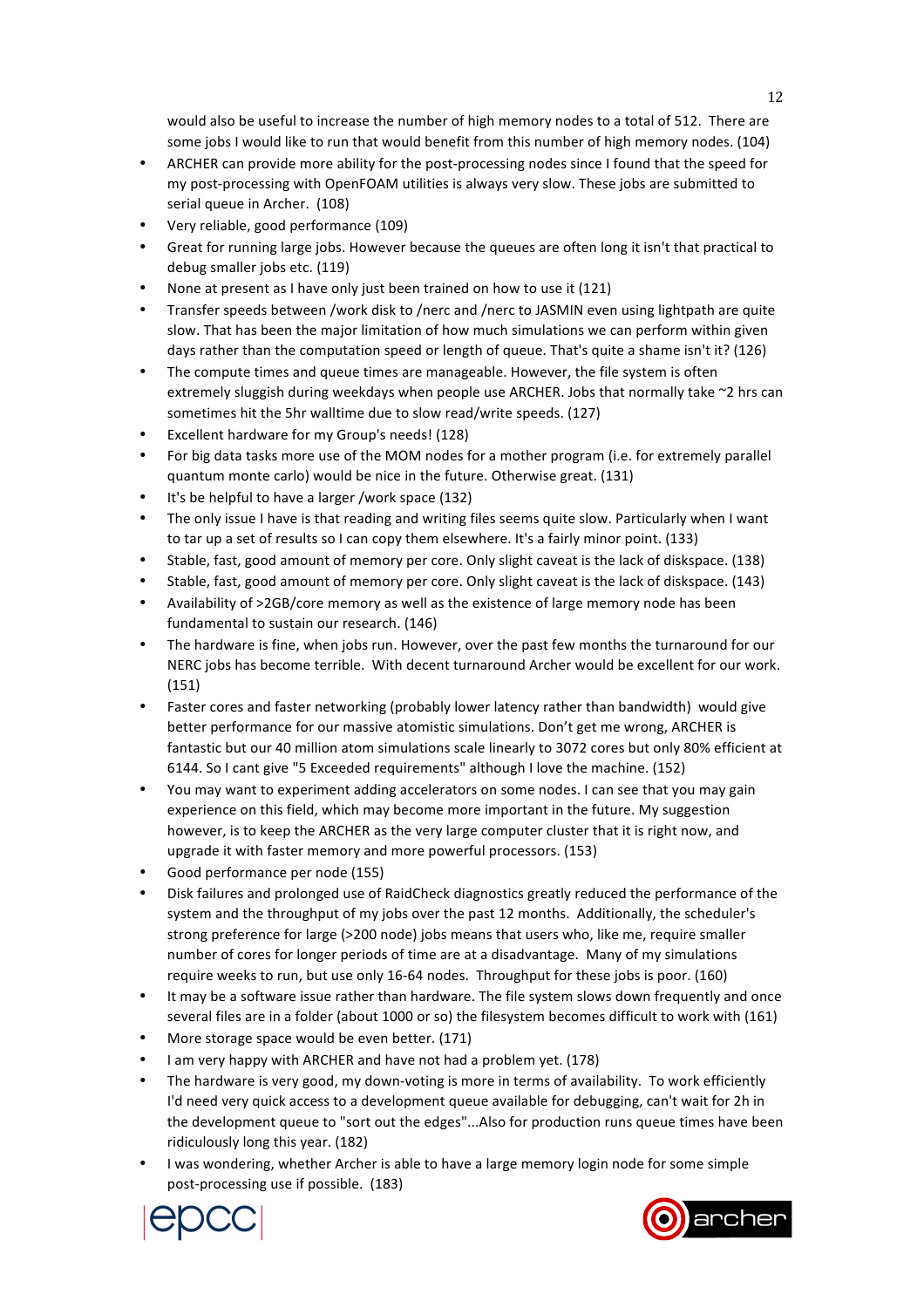- In the last years the Barcelona Supercomputing Center has maintained simultaneously a CPU based machine (Marenostrum) and a GPU based machine (Minotauro). With the growing popularity of GPU based simulation codes, this may be a suitable option to explore in the future. (186)
- As always, we could use a bigger and faster computer... (187)
- Prioritise disk space before number of cores. It is very easy to generate TBs of data with the current size of the machine, but there isn't the disk space available to hold it. The shared nodes are utterly useless for compiling code, and make me not want to use the service at all. As the shared nodes are exactly that, and are often overloaded, what should take ~10 minutes to compile times out at an hour or more. (188)
- Matlab on the few post-processing nodes would be quit helpful. (195)
- Archer hardware excellent, especially largemem cores. (198)
- just we wait sometimes for long time in the queue, if there is any solution for this problem we will be grateful. (208)
- Very powerful. (209)
- Just as I need it to be. (216)
- I use the RDF a lot at the moment. It's very useful for model data storage. I will use the CPUs later this year again, for UKESM. (218)
- Good architecture, but could do with being a bit larger. I/O can be extraordinarily slow, and there's a lot of noise in run times still  $(+/- 20\%$  is typical, but sometimes much larger) and it would be good to solve this. (225)
- Please open some queue with longer walltime. For long (10 days) simulations, the 24h walltime means wasting our time in restart (229)
- Hardware is good. The number of processors per node (24) can make domain decomposition awkward, since a power of 2 is usually preferred, but this is a small matter. (230)



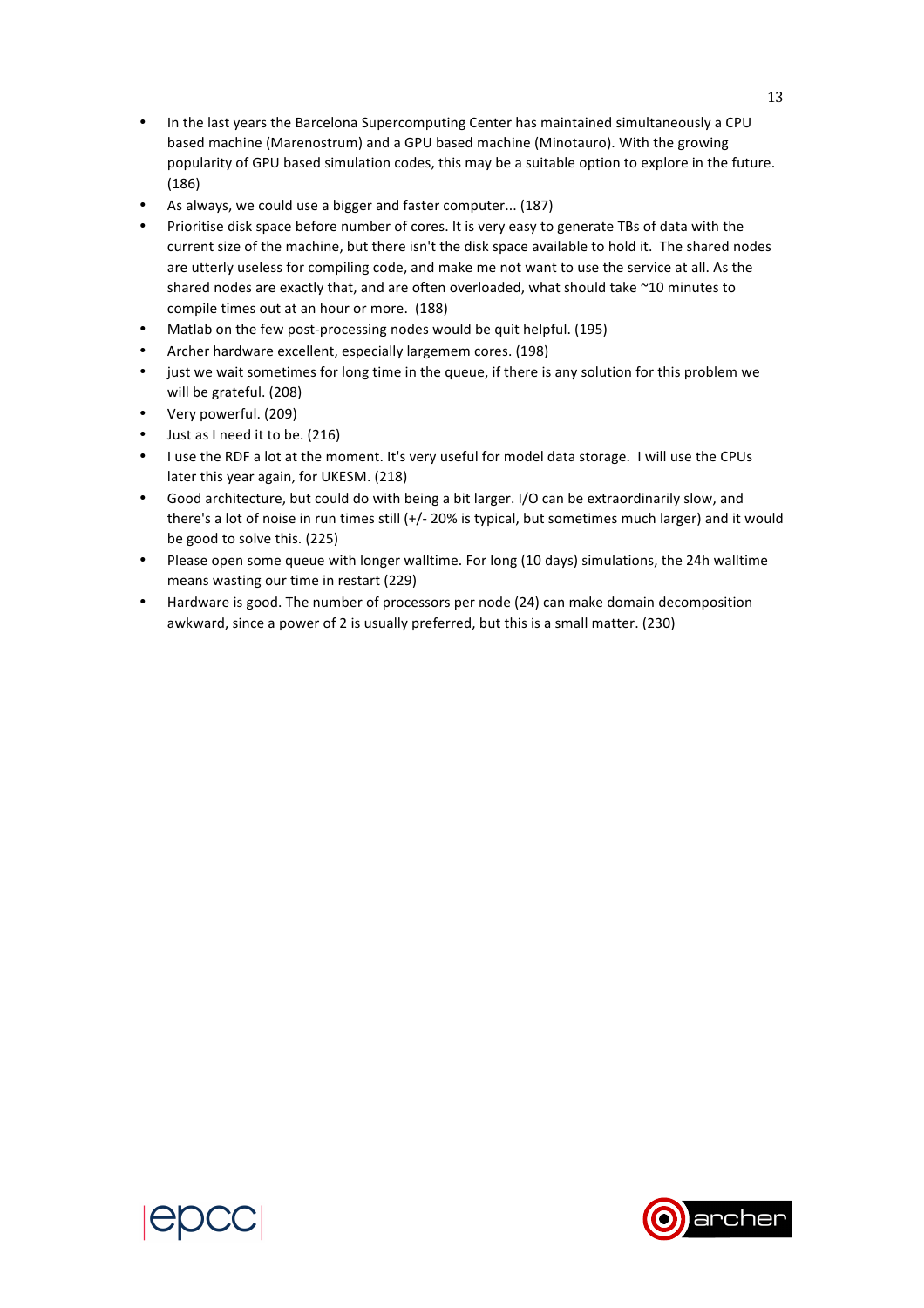#### **Software**

- Installation of often required Matlab (1)
- Sometimes package upgrades (which often break code) are not as well documented as removals. (13)
- The linear equation solver that I used seemed slow in comparison to other systems, but I only found this out after the event as it wasn't a major part of my code. Some documentation pointing to performance of different linear algebra tasks on different compilers would be useful. (18)
- You could add BerkeleyGW as a preinstalled module. (19)
- A permanent test queue is needed with short wall-times. With the current setup, testing is very difficult as even small jobs may queue for in excess of 24 hours. (22)
- The Cray compilers have often caused trouble, and I have instead had to rely on the GNU programming environment. Libraries and packages however have never caused me problems. (28)
- I'd be happy if Midnight Commander (unix file manager) operates in a full regime, i.e. with the subshell which actually works. (29)
- Can take a very long time for smaller jobs to start running sometimes up to 5 days. Would be good to tweak the scheduling system to make this wait a bit shorter. (34)
- Paraview runs slow with large datasets, but this may be inevitable. (36)
- The only comment that I have is that I would like automatic highlighting on the head node for file types e.g. tar.gz and for directories to make it a little simpler to distinguish between different items. (40)
- ARCHER rdf could benefit from having a few more software. For example, NCL could be installed as well as a software (other than gs) for viewing pdf documents. (44)
- I would need to use software to perform QM calculations like Guassian, QChem, Orca. I understand these programs do not parallelize very efficiently but it is what I need for doing my research (48)
- Generally the compiler is good, but the current default version of the Cray C compiler is buggy and doesn't compile my code (it compiles on all other platforms/compilers without issue). The next version compiles the code OK. (50)
- Some software was out of date but once I emailed the helpdesk, they updated it to the latest version quickly enough. (53)
- The python changes have been a bit of a pain hopefully it'll be stable now. (56)
- The code I'm using is LAMMPS (not the provided version but one which includes modifications).It is a pity that LAMMPS does not compile properly with the default compiler, and it is recommended to switch instead to the GNU compiler as this surely affects performance. I don't know whether this is a compiler problem, a LAMMPS problem or something else. (57)
- Same software/compilers for compute and post processing nodes. Graphical/visual parallel debugging + performance analysis would be useful on compute nodes - could be done on interactive nodes if same architecture+software environment is used. It can be difficult to debug/test using small non-production type runs. (61)
- Is it possible to have an estimation the waiting time after submitting a job? (67)
- Compilers and environment modules system is excellent. ARCHER is by far the easiest environment I have used to compile scientific software, and a good selection is available (74)
- To date, I have only used ARCHER for training courses. (80)
- Maybe it is already possible, and if so please accept my apologies for this comment. I think that it would be useful for some people (I know actually quite a few of them I work with, particularly in the bio-physics, photo-physics, molecular dynamics sectors) to get access to very-long queues. Something like lasting a week. They do not need large systems, or large nodes (materials scientists like me do) just a few CPUs working uninterruptedly for a week or two. They are not willing or it is not inherently possible to implement middle check points in their software.



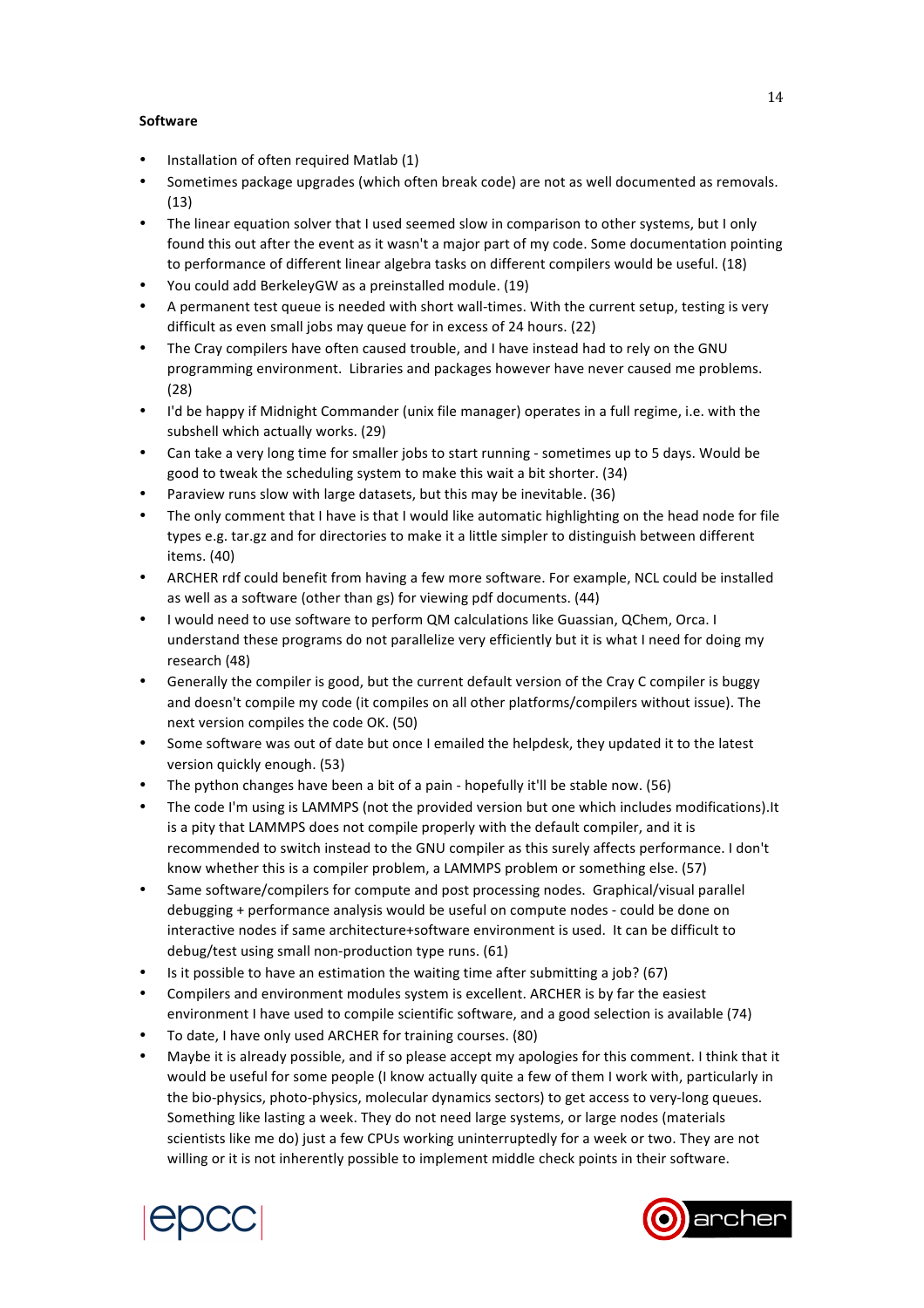Furthermore, you would get more users from Engineering background by adding some more multi-physics software or finite elements software. (86)

- I use only my software but I have access to all the libs I need to compile it (91)
- support a bit slow, python modules struggling to keep up with e.g. releases on Ubuntu LTS? (92)
- More complete python compute set of modules for scientific computing would be useful and save some time installing them locally. (101)
- It would be very useful if users were allowed to run screen on the login nodes. Also, I was asked recently to stop using "Is --color" as it slows down the filesystem. This is a bit sad considering how useful it is and that this is allowed on every other supercomputer I have ever used. (104)
- I'm glad that ARCHER has Python! (105)
- Very good. (108)
- Most of the software we use is our own but all libraries we need were available. (109)
- tmux! (115)
- $\cdot$  tmux! (116)
- Whenever anything hasn't been available it has been added quickly. (119)
- it is good to have the makefiles for some of the installed software packages available at the web page; this serves as a staring point for own compilations where changes in the source code have to be accounted for (123)
- I spent 3 months trying to discover what feature of my code lead to some nodes running more slowly than others, only to have that erratic performance behaviour vanish as a result of a `system upgrade'. (124)
- Lack of IDL, ncdump, ncview, nco have been the limitation of ARCHER. This has been a reason why I need to transfer data to JASMIN or local computer which takes time. (126)
- A few days ago, I had an incident when I could not compile my code due to problems with the path to a library. On the following day the problem seemed to have been resolved as the same code could compile without any problems (although I did not notify anyone from the ARCHER Support Team). (128)
- One small thing would be if your personal qstat listed how many jobs out of your total you have submitted so far - i.e.  $14/16$  jobs in queue.  $(131)$
- The error messages that you get when a job fails are rather impenetrable particularly when it is job control fault. (133)
- We normally use R and rgdal package to process geographical data but it requires external libraries such as GDAL and PROJ4. Would it be possible to have these libraries installed on the Archer? (134)
- I tend to self-install all necessary software. (138)
- no comments. All available as needed. (139)
- Ideally I would like to be able to use the post-processing software Paraview remotely in parallel for visualizing results from OpenFOAM CFD simulations. (141)
- Would be useful to be able to run Paraview on Archer for post-processing. This would save having to regularly download large quantities of data. (142)
- Currently Archer has limited support for Intel compiler tools. It would be great if the latest Intel Compiler Suite and performance analysis tools are also supported. (147)
- Fortran coarray corner cases need more research. Some unexplained behaviour encountered. Cray support has been excellent, but this seems an area where improvements can be made. (148)
- Again the machine is great when jobs run. However, the turnround has become terrible. Even quite small jobs (64 cores) queue for many days (including weekends). Not sure if this a software issue or hardware or priority.... (151)
- There is a great up-to-date amount of software installed. Thank you! (153)
- Providing custom modules to other ARCHER users is still rather cumbersome. (154)



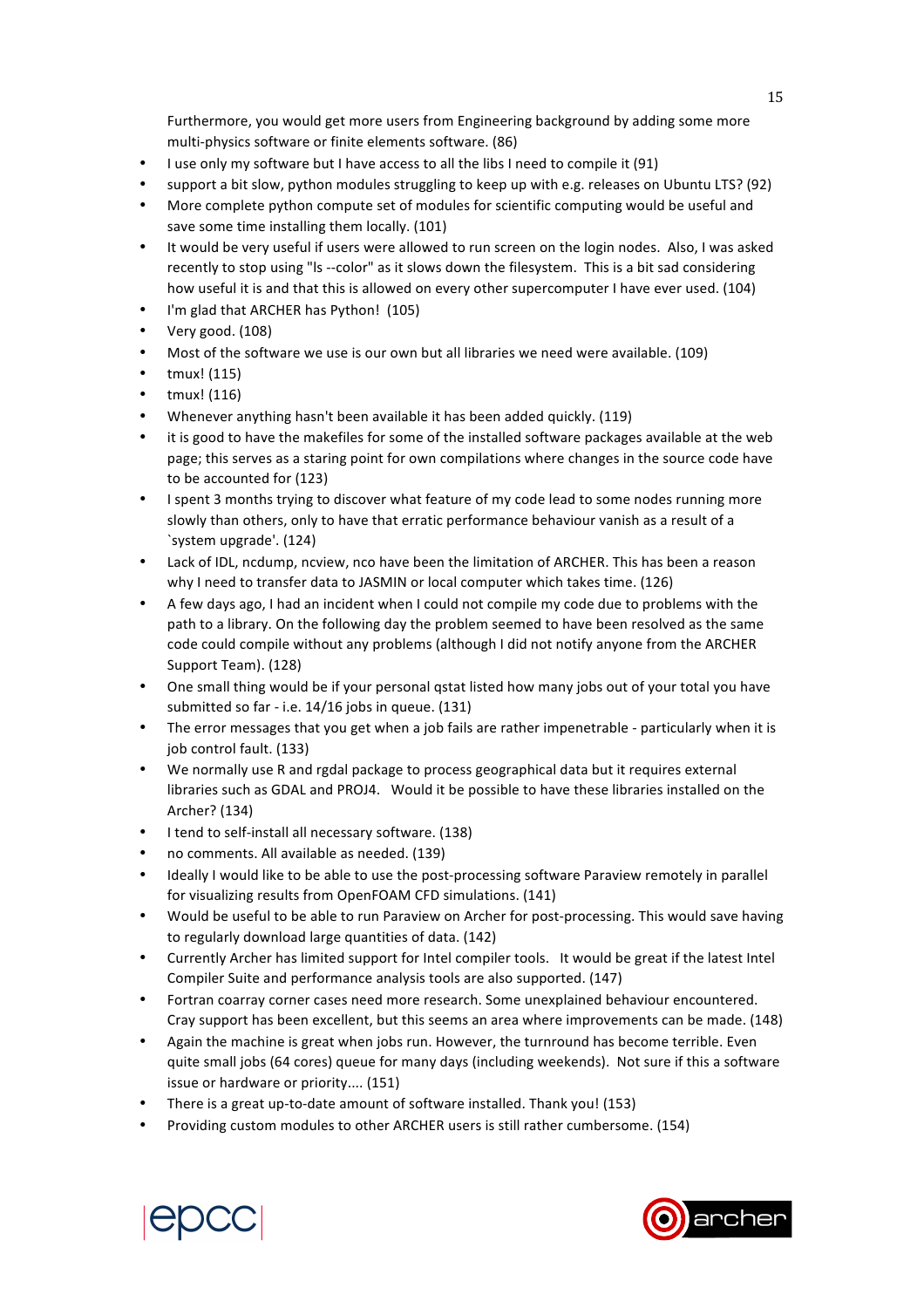- The software is updated too frequently, particularly the compiler suites and the system libraries (e.g., MPICH), requiring recompilation of code. No reasons are provided to users for the updates except to increase version numbers. I would prefer a more stable software environment. (160)
- The messing with the python stack has been a bit frustrating, but otherwise it's great. (173)
- I use gromacs and it is working very well (178)
- Frequently broken modules after update cycles, issues with python libraries, gui libraries... (182)
- great! (183)
- I am generally happy with the software on ARCHER, and any that isn't available has been installed reasonably well. I would say that sometimes only the gnu version is installed, when it would be good to have a version compiled under the cce instead. (188)
- Module conflicts between scientific libraries and MPI libraries are unfortunate (but difficult to avoid).
	- There is no tool that can produce a communication timeline a la Vampir. (201)
- Some sort of more automated archiving from work to the RDF would be useful. (203)
- Really satisfied with coherent packages of MPI, FFTW and other libraries for different programming environment. If only this was available on smaller university clusters. Unfortunately, the parallel profilers turned out to be buggy and they didn't work with my code in eCSE 05-14. We have spent a lot of time with them. (205)
- More job scripts for those scientific softwares under individual webpages. (209)
- I'm not an advanced user, don't have intensive demands. So yes, has met my expectations. (211)
- It would be nice to be able to run small short scripts to move files around. (215)
- In my experience, ARCHER is stripped back to just what is needed, and I am happy to analyse elsewhere (220)
- Having a graphic session and some tool to visualise atomi structures would help our jo (229)



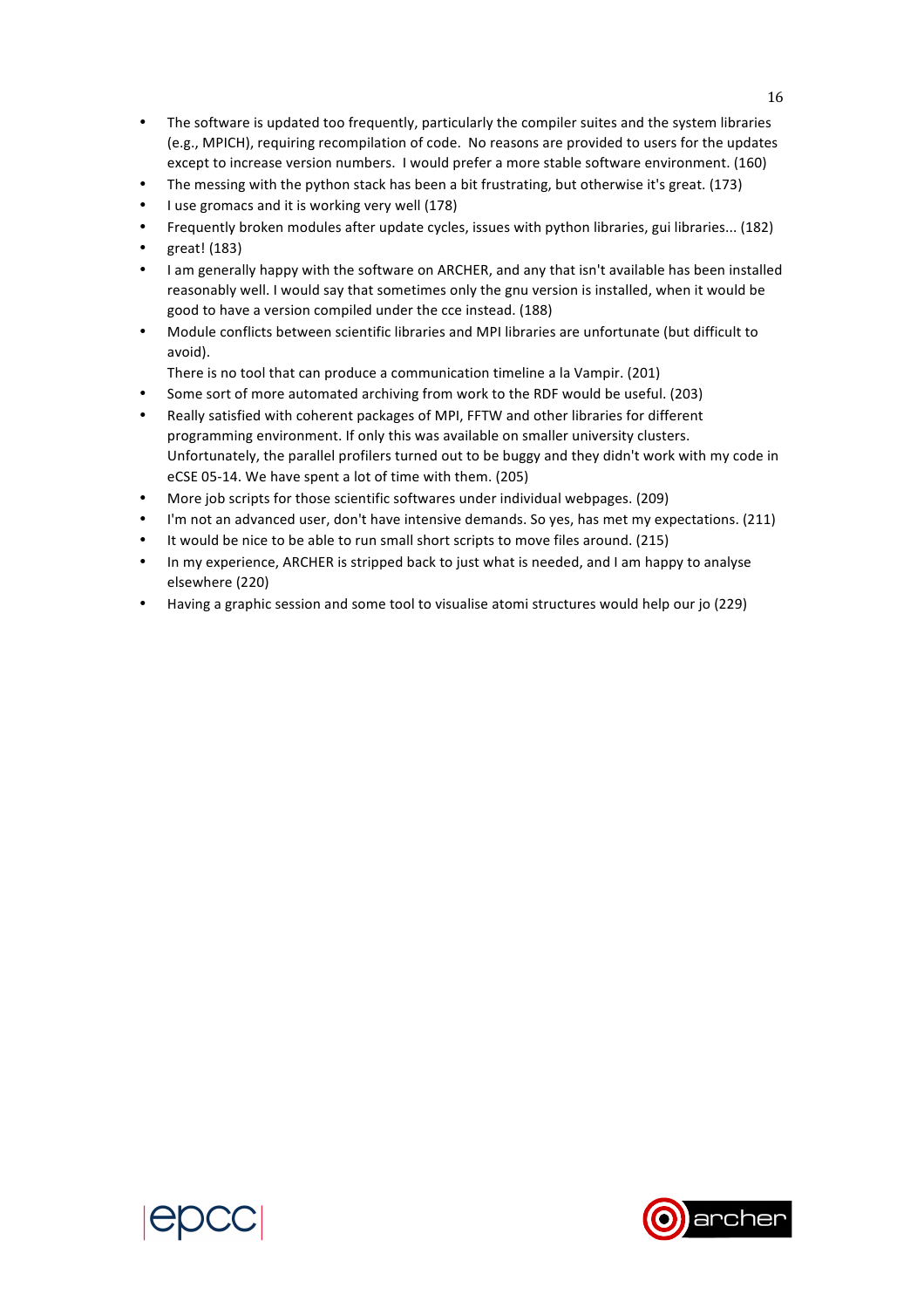#### **Helpdesk**

- The helpdesk is exceptional, all my interactions with them have been prompt and very helpful. (13)
- Fantastic. They know when to bring experts in on particular package specific questions also. (22)
- Always helpful, and I like the fact that they check with you before closing a job to make sure everything is fixed. (34)
- support was very helpful in making necessary scripts to run jobs on Archer and in testing the scripts to understand optimal scalability (35)
- I only ever had to use the help desk once as the documentation on the website covered almost everything that I have needed so far. The time that I did contact the helpdesk the response was quick and it solved the issue that I was having. (40)
- Very fast response and very helpful at solving the problem. (45)
- Very helpful staff and quick reply. (49)
- Did what they said they would within the time frame they said they would. (53)
- Great responses and response time. (56)
- Fast and helpful. (58)
- Online videos/webinars useful, please keep these going. (60)
- Make it possible to reply through the web page for helpdesk queries. (66)
- very efficient (68)
- The responses are always very fast and helpful. (73)
- Actually nothing to say...you are great! The query system works perfectly and efficiently as never. Since I am asked and since I did it recently, I would standardize the procedure of buying computational time for external users and centers, to be able to access Archer by paying (I mean, other than applying for grants). (86)
- Was waiting an additional (beyond due date) two months to have query response. (92)
- The support has been and continues to be excellent. Without the support given to me I would definitely have struggled to conduct my research. (97)
- All help has been prompt and directed towards improving my experience. Some suggestions to improve performance have been offered without my request and that's also proved very useful. (102)
- I have used the help desk a lot, with anything from quick 1 line queries, to more complicated compiling and debugging questions. The team have been invaluable to my research (103)
- The helpdesk tends to be quick to respond, efficient, and helpful, even with fairly complex requests. Great job! It's always a pleasure to work with the helpdesk. (105)
- The help desk can always solve my problems. Very helpful and professional. (108)
- Some of my students have complained that response time has been slow in some instances and no real solution to a problem was provided. (109)
- Helpdesk always reply very quickly and are very friendly and helpful. (111)
- Very helpful. (119)
- quick and kind help! Thanks! (125)
- Helpdesk has been extremely helpful. I really appreciate it. (126)
- Often quick and helpful replies. (127)
- This works well. (133)
- As a recent ARCHER user, I've asked a number of questions and required considerable support from the ARCHER helpdesk and the responses have always been timely and incredibly helpful, thank you. (141)
- Have been very helpful when answering all of our queries. (142)
- Helpdesk queries are answered quickly and informatively. The ARCHER helpdesk is one of the most useful support services I have used. (160)
- They have replied promptly and helped me when required (178)
- Usually good, in one case didn't receive further feedback and after a good wihle (a week or so) found the issue myself, fed back the solution but never heard back... (182)
- great! (183)
- It seems to work fine. (188)



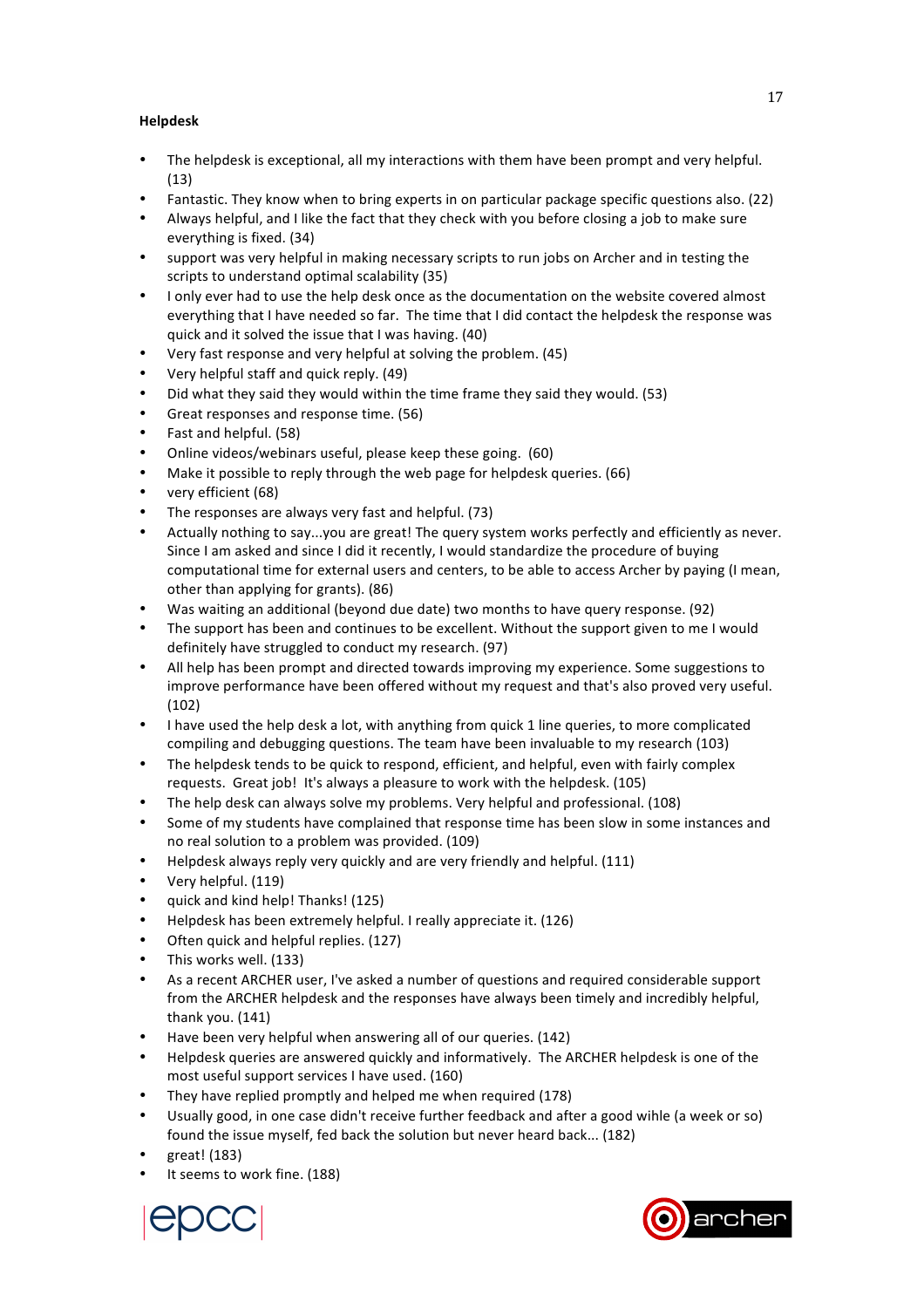- The helpdesk has always been quick to respond to my quieries (203)<br>• Very efficient. (209)
- Very efficient. (209)
- Not used sufficiently to provide useful commentary (220)
- I haven't really used it that much. (225)
- Response was very quick and helpful. (230)



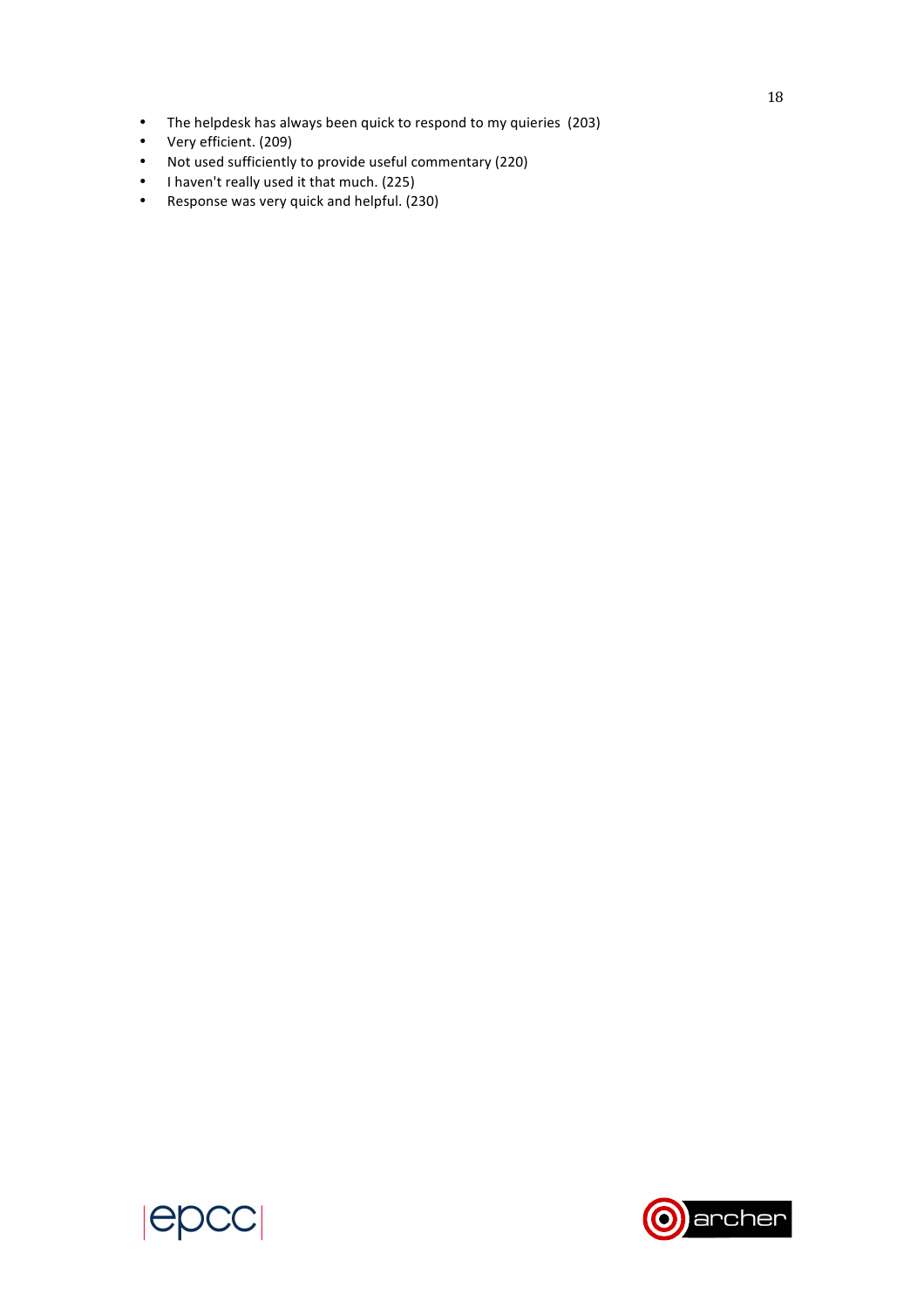#### **Documentation**

- More documentation on optimising code performance would be useful. Particularly for estimating the amount of AUs to be used prior to requesting time. (9)
- Need to improve in some aspects such as there is no detailed documentation for submitting jobs with dependency and restart iobs. (10)
- I think that the web links sometimes led me in circles. (18)
- I very much enjoyed the introductory tutorial videos. (19)
- Possibly a bit more information on the big memory nodes. (34)
- I have only had to use the help desk once to find the answer to a problem as the documentation on the website is very good. (40)
- The structuring of the documentation is a bit confusing at times: some information is in the user guide, some in the best practice guide etc and it is not clear where the best place to look is (41)
- The Youtube videos are helpful and there is a lot of written information but it can be hard to find what you're looking for in the written documentation. A tips and tricks section could be helpful. (43)
- I have found it hard to find information on the queueing system and what queue accepts certain jobs. Particularly recently when the long queue changed to greater than 25 hours - I found this by trial and error. (45)
- The documentation is excellent. (50)
- Mostly very clear. (60)
- Add how the used AUs are computed (my calculations, using what I think how it is done, are factor 2 off). have not discussed with helpdesk so far. (68)
- The documentation of Globus and Grid-FTP in the Data Management Guide would benefit from an update. More detailed instructions on installation of the required tools and certificates on the client system would especially be helpful. (71)
- I recently found the task farm jobs instructions extremely helpful. (73)
- It could be a little easier to find things, but the information is well-written and offered at about the right depth (74)
- It is very difficult to find out which libraries are available. It would also be useful to have some more information on how things are laid out (e.g. location of libraries and include paths). (84)
- Just perfect. What you need in a clear and concise style. (86)
- I know it is difficult to keep it up to date but referencing a version of software that is no longer available could be better. If stating version numbers and modules one should really provide the date that it was valid.i.e. the default version as of .... (89)
- This has been for the bps scripts mainly (91)
- There is not a specific documentation for libraries and modules installed on archer. Sometimes one want to know specific environmental variables and paths for specific modules, but there is no documentation for that. (94)
- it would be nice to have it organized in a more user-friendly way, with easy access to the important information, but maintaining high-level help, possibly updated with the help of users. For instance, a special CASTEP or VASP section with benchmarks, suggestions and utilities from the community will be great. I think the section with help for windows user to connect and backup files could be upgraded with suggestions for speeding up connection and data transfer as well as links to useful tools such as xming. (96)
- I've looked at the documentation for submitting multiple jobs using arrays and found it baffling. There were very few clues as to how to start with submitting in this fashion. (102)
- There are a few too many guides available, such as the Quick Start Guide, the User Guide, and the Best Practices Guide. The division of information between these three is not at all clear, especially between the User and Best Practices Guide. These would be better off combined. (104)
- The documents are very helpful and can solve most of my questions. (108)
- The documentation is good clear, right level of detail, wide ranging. However, it's not always easy to find what you need - it's not clear what is in the user guide and what's in the best practice guide, so it's easy to miss things that are in the best practice guide. (114)



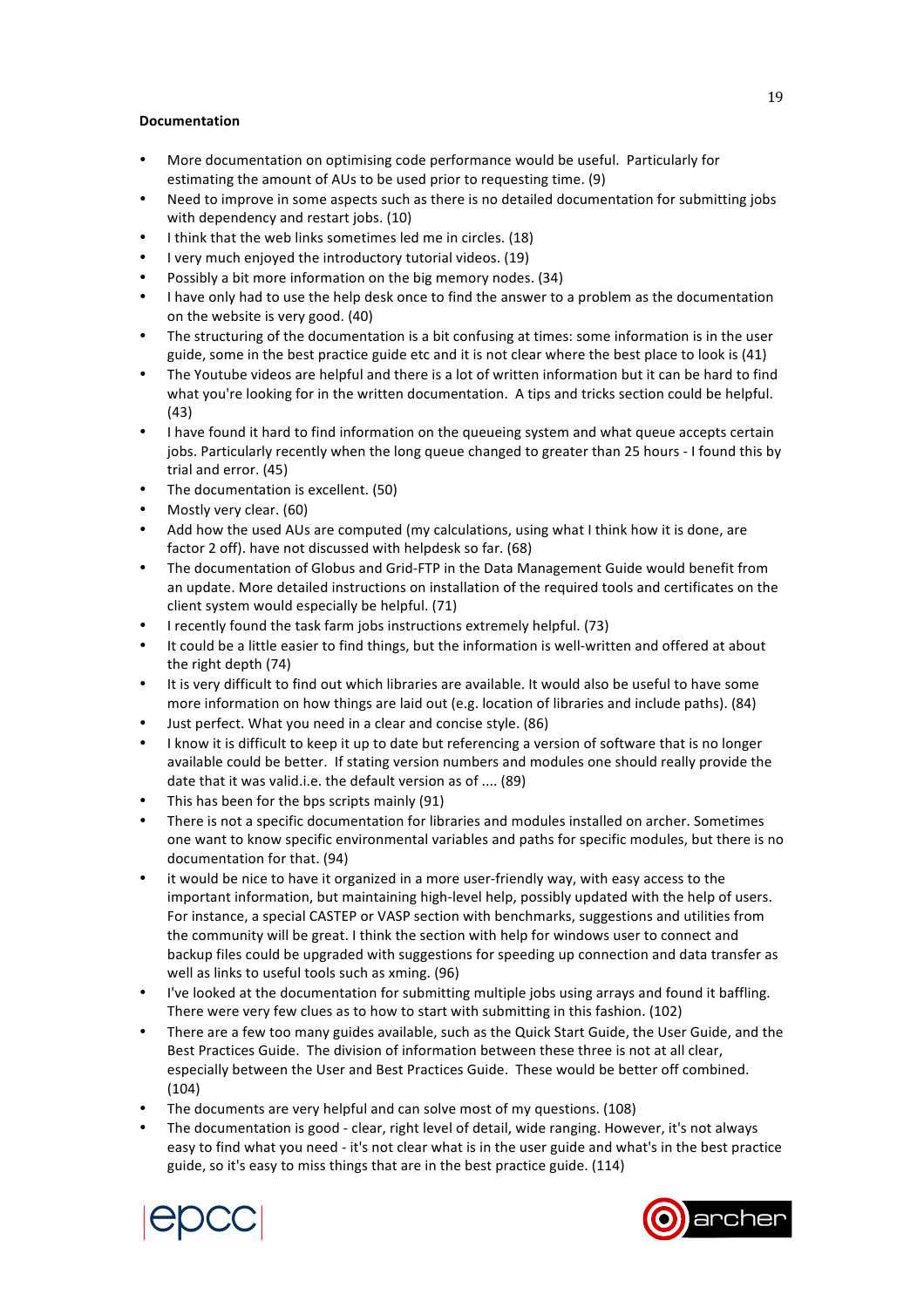- Sometimes a bit hard to find what you're looking for. e.g. running the serial nodes, accessing the post processing bit of archer. (119)
- Not easy to get the information... a search system or a better organisation as a wiki could be very good. (122)
- The documentation on the web can be better. There have been a few occasions when I followed the documentation, didn't work, consulted the helpdesk, helpdesk offered help and updated the documentation. That means the documentation was not initially correct or not updated. (126)
- I can find most things OK. The only thing that I find hard to find is the details of the currently available queue limits, and the recommended sizes of jobs to maximise utilisation. (133)
- I don't rely on the documentation often anymore these days, but it's to the point and useful when I do. (138)
- Availability of wiki containing up to date information on compilation of supported modelling packages is a well-defined merit of the ARCHER documentation (146)
- Simplify documentation so that it's easy to pull out specific tasks (e.g. compilation against specific libraries etc) (149)
- The documentation is scattered throughout several "guides", but it is not clear why. The information could be more usefully organised into a single document. Recently I encountered an issue with running mixed-mode MPI/OpenMP jobs when compiling software with the Intel compiler, in which the job would use only one OpenMP thread no matter how many were specified through the 'aprun' command. The solution to this problem was in the documentation. but listed only in the section on "pure OpenMP" jobs, which I had skipped over because my job was a mixed-mode one. Including this information in the correct section would have saved me two weeks of testing and debugging my code. (160)
- Again, usually good but not always catching up with the update cycles (182)
- The documentation is good, it would be better to provide some key word sorting function. (183)
- Whenever I've needed to use it, I've found what I need. (188)
- The use of the queues is still not entirely clear to me. Is the allocation of nodes dependent on total resource request (i.e. node hours) or just number of nodes used in a job. i.e. for long runs that need to be run in sequence, is it better to run these in the long queue, or in the standard? This is mainly related to a problem for when you need one experiment to run in consecutive dependent chunks (i.e. climate model experiments), rather than having many independent experiments that can submitted to the standard queue. Sometimes, if feels like other users are at an advantage as they can have many experiments running at once, while a single run ages in the queues. (203)
- I found a lot of useful things i the documentation. Still I had to ask the user support for some details, but most users probably don't need those. (205)
- The documentation is very useful for me, especially new to ARCHER. (209)
- Generally helpful so far, only been a user for about a month. (211)
- It didn't mention the work directory! (215)
- Not used sufficiently to provide useful commentary (220)
- The guidance on using DDT was a little unclear, not helped by there being both "ddt" and "allinea" modules. (225)



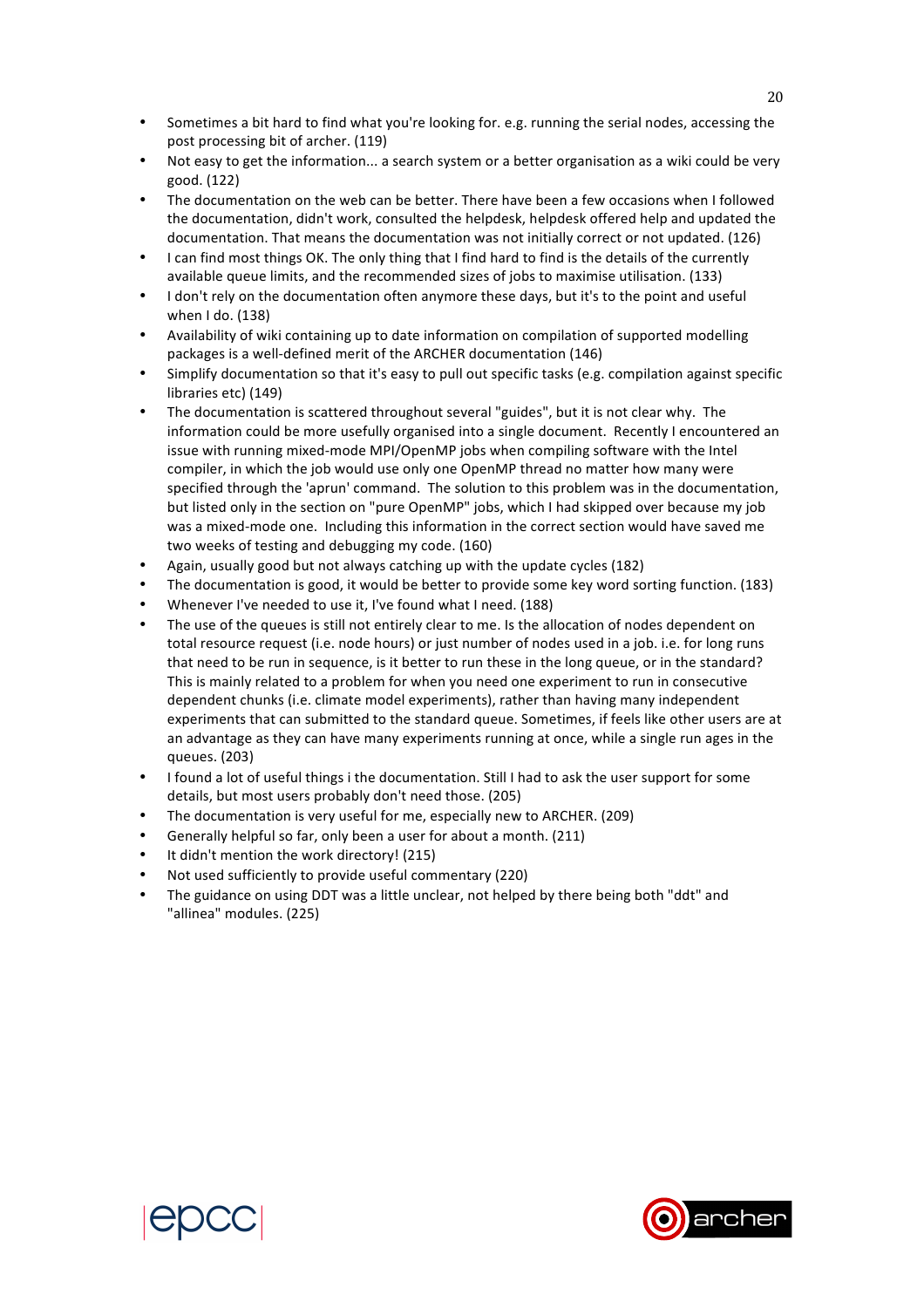#### **Website**

- The only way I can find things is through search, which I suppose is okay.  $(16)$
- The service status information is not as detailed as it was on HECToR, which provided a count of which queues were busiest. This was useful when considering whether to split large jobs or run whole. (28)
- I was trying to find information on how many AUs used certain software package modules (e.g. CASTEP) on ARCHER, to get a rough estimate on how much ARCHER time goes towards CASTEP, LAMMPS, etc (being aware that people may forgo the ARCHER modules in favour of their own compiles. Anyway, I could not find such a statistic on module use. (37)
- Safe could be improved. The right button can be hard to find to perform an operation. For new users to gain project access it is not obvious what the user or the project manager will see/do. (60)
- Navigation could be easier, but a good range of functions. (74)
- It's usually easy enough to find the material I need via google/ search on webpage. (75)
- Finding information is complicated. Archer SAFE used to be particularly non-trivial to locate. (77)
- It is more difficult than necessary to access the course descriptions from the course/event scheduling page. Description/registration/scheduling information should be included in the same place. (80)
- it would definitely benefit of an update in style (a bit too much old-fashioned) and content. (96)
- Sometimes the compilation / jobscribs are out of date but help was always at hand when contacting the helpdesk. (97)
- The text is a little confrontational, but navigation is good. (102)
- I find the overall status / live reports very helpful (103)
- It would be very useful to show information on completed or expired allocations on the userspecific page. Once allocations are fully used or expired, they disappear completely as if they never existed. Such information is useful when writing proposals and is also useful when an allocation stops being active before a user expects. (104)
- Sometimes a bit hard to find what you're looking for. e.g. running the serial nodes, accessing the post processing bit of archer. (119)
- A text book has an index. Websites require you to know where the info is before you start looking for it. Archer's web site is no different. (124)
- Service status does not always shows the problem. By looking at the graphs down the page I can see it's quite crowded, but it does not provide any clue about how much longer my job needs to be on the queue. (126)
- This can be tricky to navigate especially the SAFE tool ... not entirely clear how certain processes (e.g. get a new password) are meant to happen. (137)
- The website is very useful. However, the remaining budget section only seems to update occasionally which has led to over-using the available budget on occasion. (142)
- Navigating between the main site and archer-safe could be easier. (152)
- Some useful links and information, sometimes hard to find certain pages for example, if there was a link in an email and I wanted to look the page up again later without the link from the email, using the search tool on the archer website it can be hard to find that page sometimes. (181)
- great! (183)
- Some things hard to find because not sure what words you use. Once accustomed to the language all was fine. (187)
- Nice layout. (209)
- Good (211)
- Could be made clearer, especially the documentation, current format looks messy (214)
- I've always found the website to have what I need. In part, this probably stems from the limited way in which I need to interact with ARCHER (e.g. running large ocean jobs on it). (220)
- Up to date.  $cool! = D$  (229)



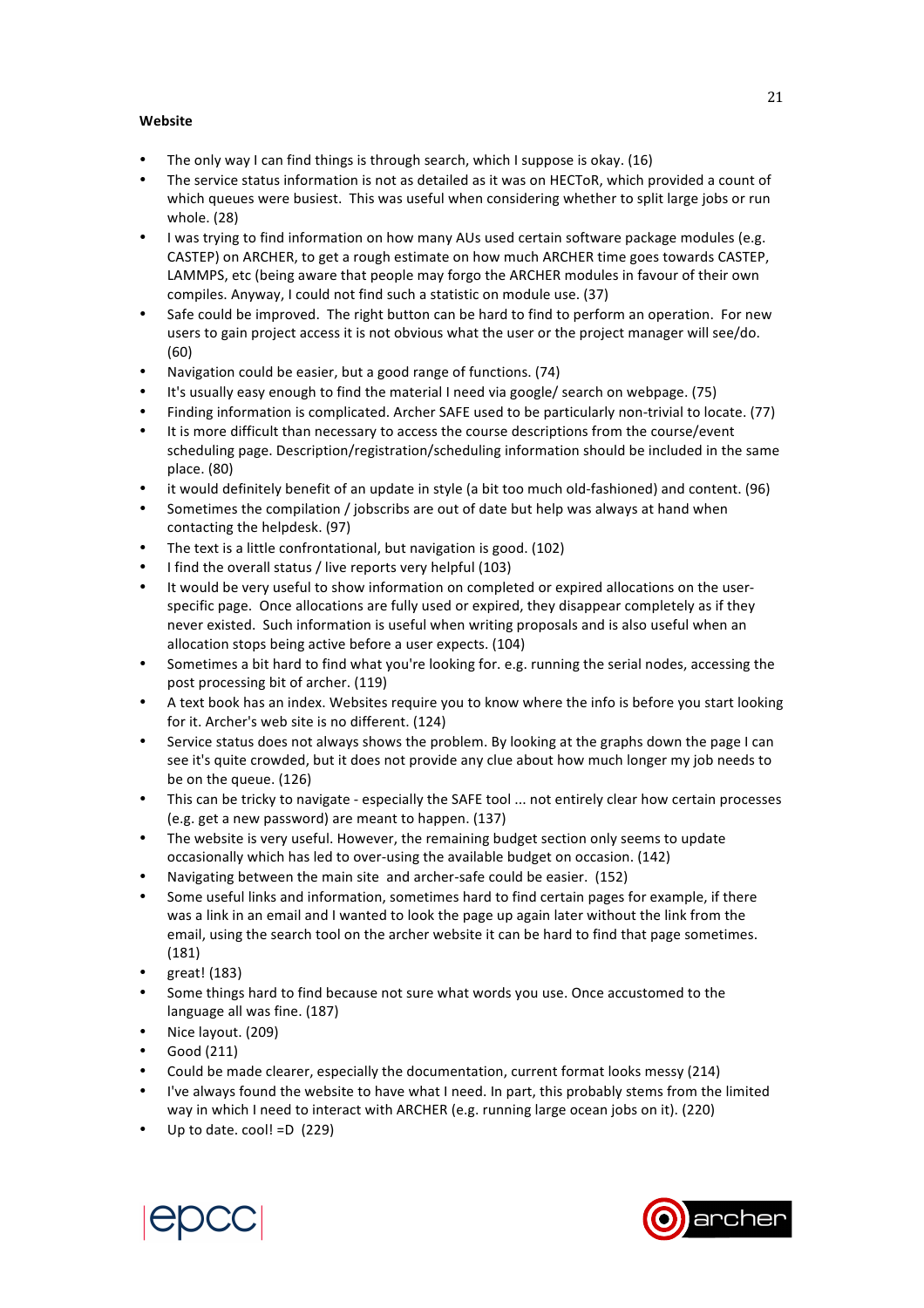#### **Training**

- I appreciate the high frequency of webinars. (19)
- not used, but now I cannot unclick the answer. (37)
- I have not completed any of these, of my own fault, they are well advertised through the mailing lists. Only given a 3 because I have never taken advantage of this facility. (40)
- Audio quality can be an issue when following video guides. (43)
- The range of training available is great. (50)
- Online videos/webinars useful, please keep these going. (60)
- I attended the Scientific Python course particularly for the section on integrating Python with other languages, e.g. C, Fortran. However, as the course had run over time this section was almost completely skipped. I would be interested in more medium-level course, or hands-on workshops for people with some HPC/coding experience but not advanced users, on things like data management/analysis using batch processing, particularly how to use different software packages to complete different parts of the analysis. (I am aware of how to do this with bash + gnuplot, but have no idea how to integrate say, data generated in fortran with analysis done in MatLab/Mathematica/Origin.) (80)
- Unfortunately I did not use them, but I will give it a go in the future. I believe, looking at the trends around, that delivering lectures on basic and advanced FORTRAN (or C and C++) and on the use of GPGPU and CUDA will be enough for normal users. Furthermore (and I am not sure here again already you offer this possibility) you can increase the interest of programming courses (sometimes boring) if you add specific ones on applications (I am thinking about fluiddynamics, astrophysics, high-performance molecular dynamics etc...) (86)
- Have not attended some as they are based in Edinburgh. (89)
- I would have loved to participate to the computational software training, but it is difficult for PIs to attend a full day (or more) of training. Events in London or events online work better for me. I would incredibly appreciate if the material, examples, tutorials and presentations videos and slides would be made available to the ARCHER community, especially to users that could not attend the sessions. (96)
- I attended the Python and Fortran Training session and they were very useful. Maybe running different levels of training might be worthwhile in the future. (97)
- They look very interesting although I haven't actually attended any. More on python. (119)
- Very informative (121)
- I attended one. it was very good. I just felt not enough days and practical works. (122)
- I have only watched one Tutorial from the ARCHER website. The rest information I needed I found in written form (on the ARCHER website). (128)
- I wish some of these were easier to get to... (133)
- MPI in Python might be a useful addition to the MPI course (which currently includes C and Fortran) (137)
- I have not received recent training, so I give a neutral score. (138)
- I have attended several Training sessions and they have been really useful to me. (147)
- I have not attended to any of the webinars, as I have long experience in HPC and supercomputing, but have looked at the website and the materials look great. However, you could take a step forward and do some workshops on numerical approaches, specific libraries such as PETSc or Trilinos... You can find inspiration in the workshops and training sessions that are offered in the SuperComputing conference in the states. (153)
- I found the Advanced MPI course a bit too fast paced + too much new information covered. This was fed back on the feedback form for the course along with some suggestions for improvement etc. (156)
- It is very useful indeed! thanks! (183)
- For your info, I haven't attended any ARCHER training so far, but it is useful for ARCHER to provide these. (184)
- Didn't do this myself, but heard good stories from others. (187)
- Could you improve your announcements about your training courses to be more international. I mean there are many international students need your courses but they don't know about your services. (208)



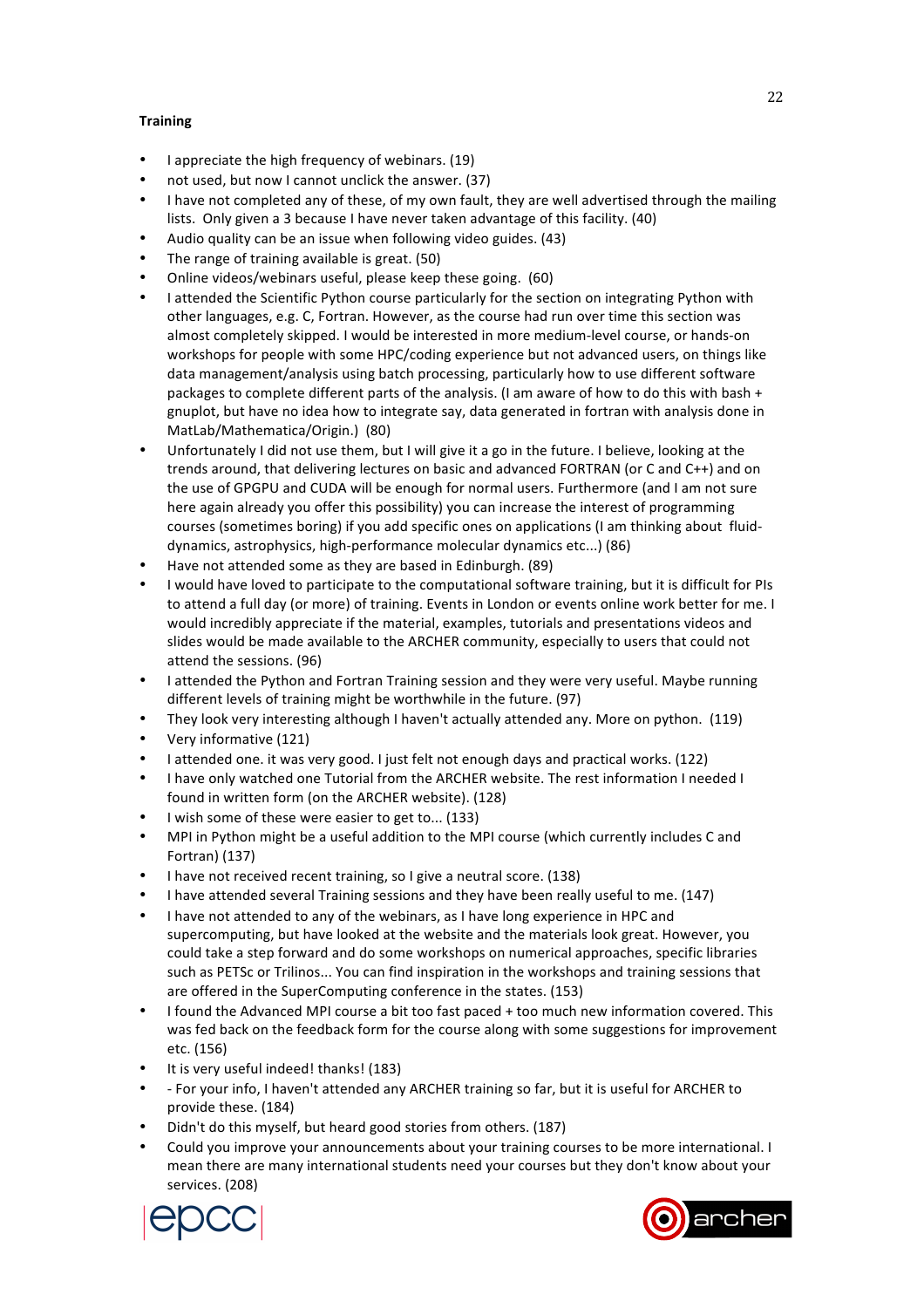- It covers many useful training courses for me. (209)
- I haven't been to any, but I've heard good reports. (225)



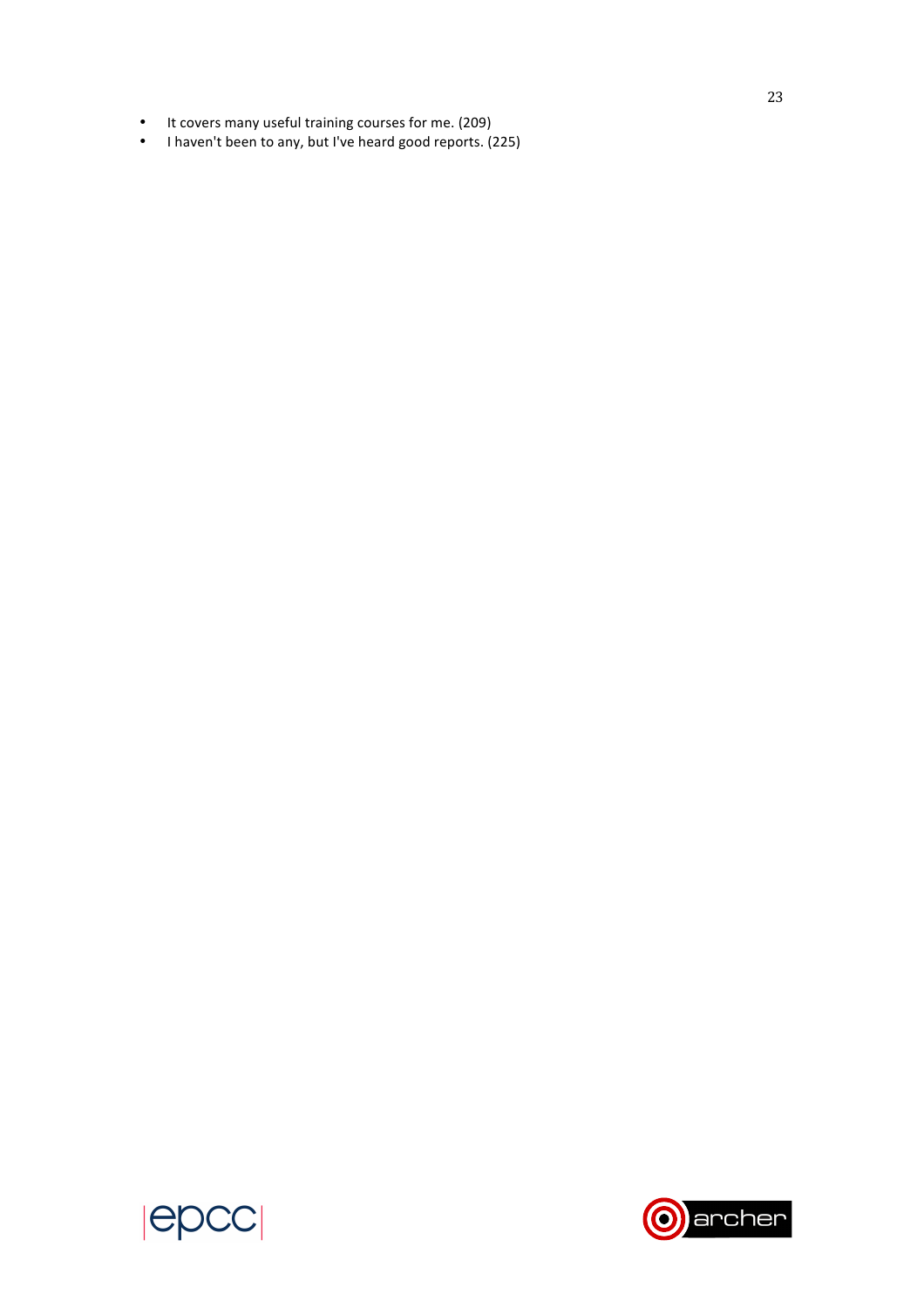#### **Webinars**

- This was very useful. (18)
- Some of the introductions to a given topic were a bit too basic for me, but I suppose the clue was in the title... (53)
- The webinar software is a bit clunky, a simple web interface would be nice.  $(74)$
- The HPC overview course (recommended as the starting point for new users planning to take the HPC driving test) was hard to focus on remotely. There were technical difficulties at the beginning (videos only showed presenter with slides in the background, rather than a video of the presentation next to the slides themselves). The presenters did a good job of informing participants of the issues and updating the slides via the course mailing list, but I found it difficult to set aside the time during the work day to watch the 3 hour presentation after the ineffective first session. (80)
- Often cannot attend as they clash with other work..Have used YouTube channel. Worked well for me.
	- Although on one occasion the presentation was difficult to follow due to font size. (89)
- Good for asking questions but generally I tend to switch off half way through. (97)
- Some were useful, some a bit too basic. The archive of materials from past tutorials is very useful. (114)
- It's great that the webinars are available on youtube after the event date. (158)
- Useful and interesting! (183)
- Didn't do this myself, but heard good stories from others. (187)
- Late afternoon timeslots for many of them is somewhat inconvenient. Otherwise, excellent (198)
- Very useful (209)



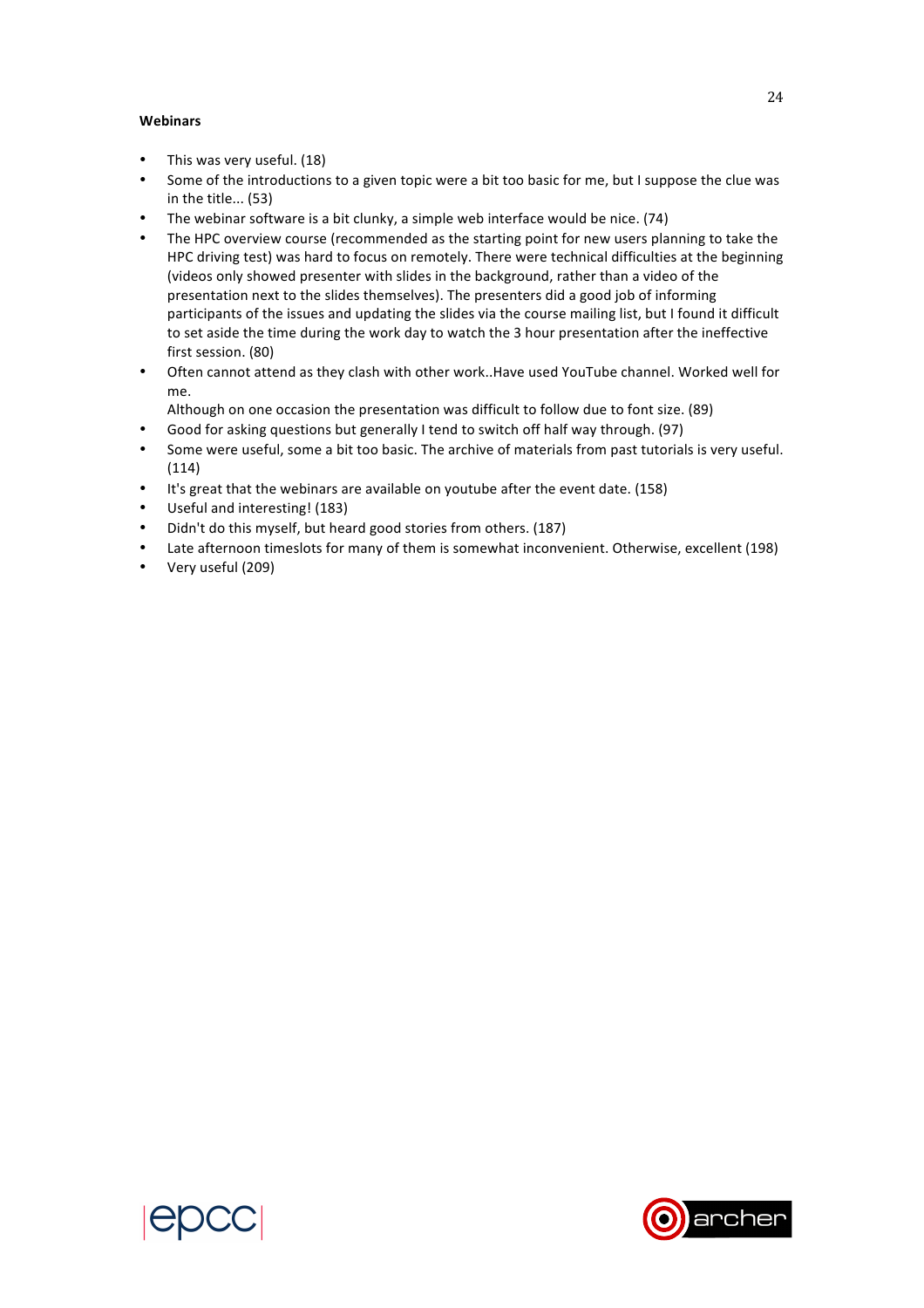#### **Online Training Material**

- Honestly, I only did the driving test to get the extra kAUs, level was very basic. (20)
- Possibly have extensions to the driving test for more complex tasks. (34)
- One of my students recently worked through the initial training for Archer's new user and he was very satisfied by the instructions. (73)
- Need to be more careful when referencing specific versions (89)
- Online driving test is a great way to get people involved in Archer and HPC! (115)
- Online driving test is a great way to get people involved in Archer and HPC! (116)
- I took the Online Driving Test, and think that it is a great idea to as it introduces the future user nicely while motivating him/her to learn how the machine is configured before using it.(153)
- It is extremely useful to my coding and parallelism implementation. (183)
- I did take the driving test I think, but I can't remember it being particularly useful I'm afraid. (188)
- extend award limits (twice triple kAu allocations) if resources would allow that. (195)
- Need more examples for explanation. (208)
- It is very useful to provide step-by-step information. (209)
- Driving test was good. I repeated it till I got 100%, couldn't figure out whether this was required or not, don't think I read it anywhere (211)





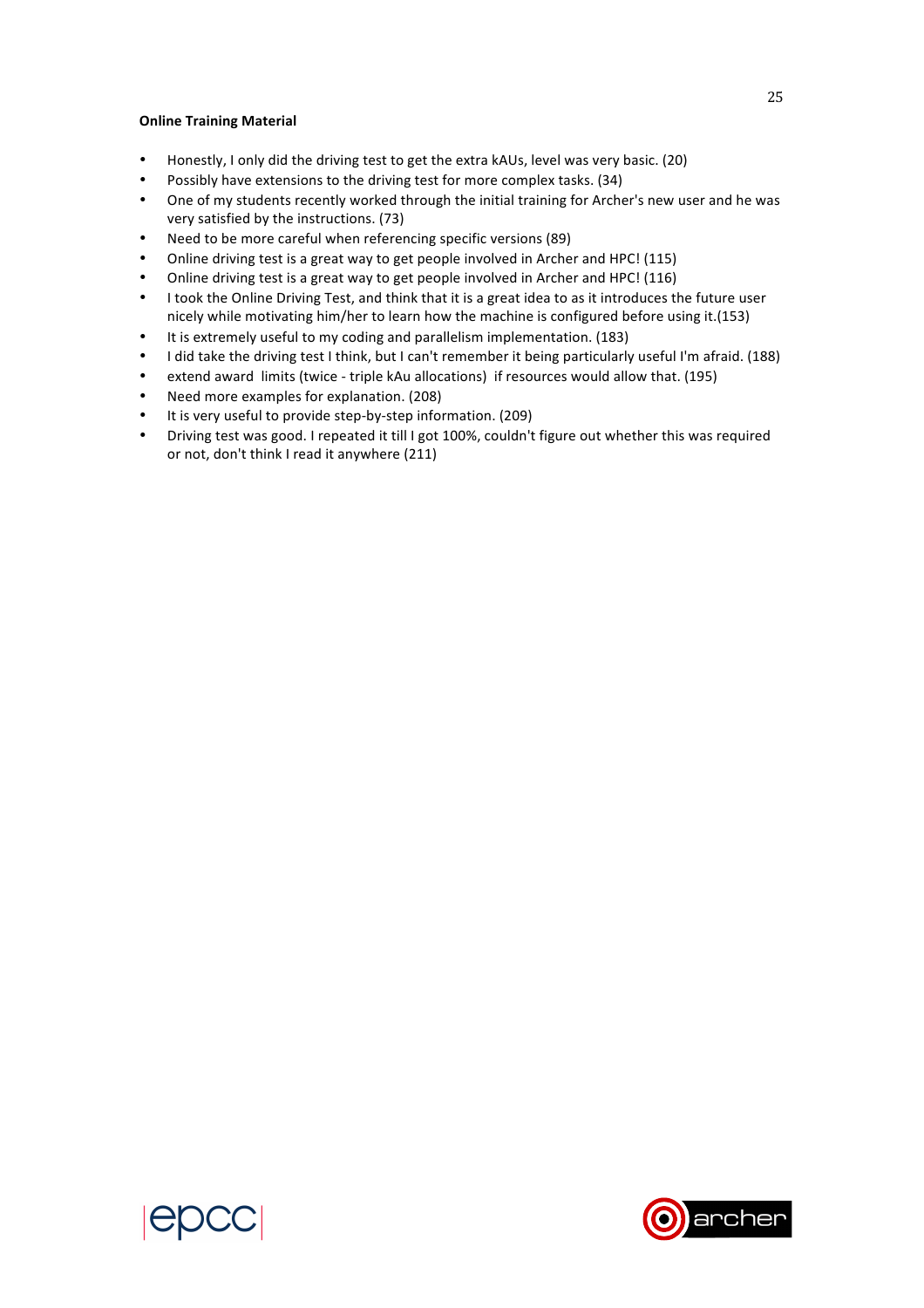#### **Other comments**

- Overall my experience with the ARCHER service has been very pleasant. (13)
- I've had a few MAJOR problems with ARCHER over the past year. First, the queue system is absolutely disgraceful. Having to queue more than 48 hours for a small, 3-minute run is ridiculous. I found that submitting these short runs to the long queue solved my problem, which I realize is not what you had in mind for the long queue, but when you are under time constraints, sometimes this is necessary. The fact that ARCHER was down for the better part of two months is a national disgrace. You are supposed to be the UK's best and fastest supercomputer. That was the key time for me to run simulations for my PhD. Having my models postponed for two months nearly cost me my PhD as I had no option of extending my funding. I hope you have learned from those problems and have a system in place to prevent this from happening in the future. (16)
- It would be great to be able to use the short queue all day long and not only between 09:00-16:00. (19)
- Archer really is a great service. I have used other supercomputers but the assistance and the guidance on Archer is significantly better. (27)
- The standard queues are often painfully long. My jobs take 6 hours to run if they are successful, but in the last few months have typically queued for 12-24 hours before starting to run. 24 hours is a long time to wait for something to crash as soon as it starts to run, which is a common occurrence when testing a new setup. Is there any way that the queuing system could be changed to reduce waiting times for users with repeatedly failing jobs? (38)
- It is a terrific resource (42)
- The only frustrating thing is when the queues always become blocked just before a renewal of budget. I know there is not much that can be done to prevent this but its the only frustrating thing about using Archer. (45)
- The online driving test was how I obtained access to ARCHER, and I think its a brilliant idea for widening access. This has allowed me to put together an eCSE application for the next call, and hopefully accelerate my research in future. (50)
- Archer should move towards high-throughput computation, much more useful for the vast majority of research, than the current single mpi process preference. (76)
- Please give me the prizes of 2000 kAU on Archer ;-)!!! (86)
- Just to re-iterate the helpdesk / support makes archer so beneficial and has really saved me an immense amount of time when trying to compile software, or when a problem has arisen in a calculation. (97)
- I have a few critical comments.

1) Why is the 'short' testing queue only open from 9-5 UK time? I am not always able to do my testing work during "normal business hours". I have to be flexible as to when and where I work. Sometimes I need to run tests while working from some other time zone - why should I be penalised for working from abroad? Having a testing queue that is only open from 9-5 hampers my progress and is very frustrating. It is also very unusual - I have worked on a lot of HPC systems, and ARCHER is the only machine I have encountered with such a strange time-limited queue. It really is bizarre.

2) The attitude that "ARCHER is not a testing platform" does not respect the needs of ocean/atmosphere/cryosphere modellers. Our models are \*always\* in development. We typically have to compile and run \*each\* case (e.g. different compile-time physical packages, adjoint setups) and test it. Why shouldn't I be able to test my setup with a short run? My typical "test run", just to make sure that my inputs are configured correctly, is less than 1000 cores for about 10 minutes. I shouldn't have to wait on the queue for hours just to perform this small test. Why doesn't ARCHER respect our needs for this very minimal kind of "testing"?

In short, I really need a larger "short" testing queue that is open 24 hours a day.

3) What can be done about the "rush to burn hours" in February and March? ARCHER is nearly unusable for those months because both NERC and EPSRC users are trying to use up all their



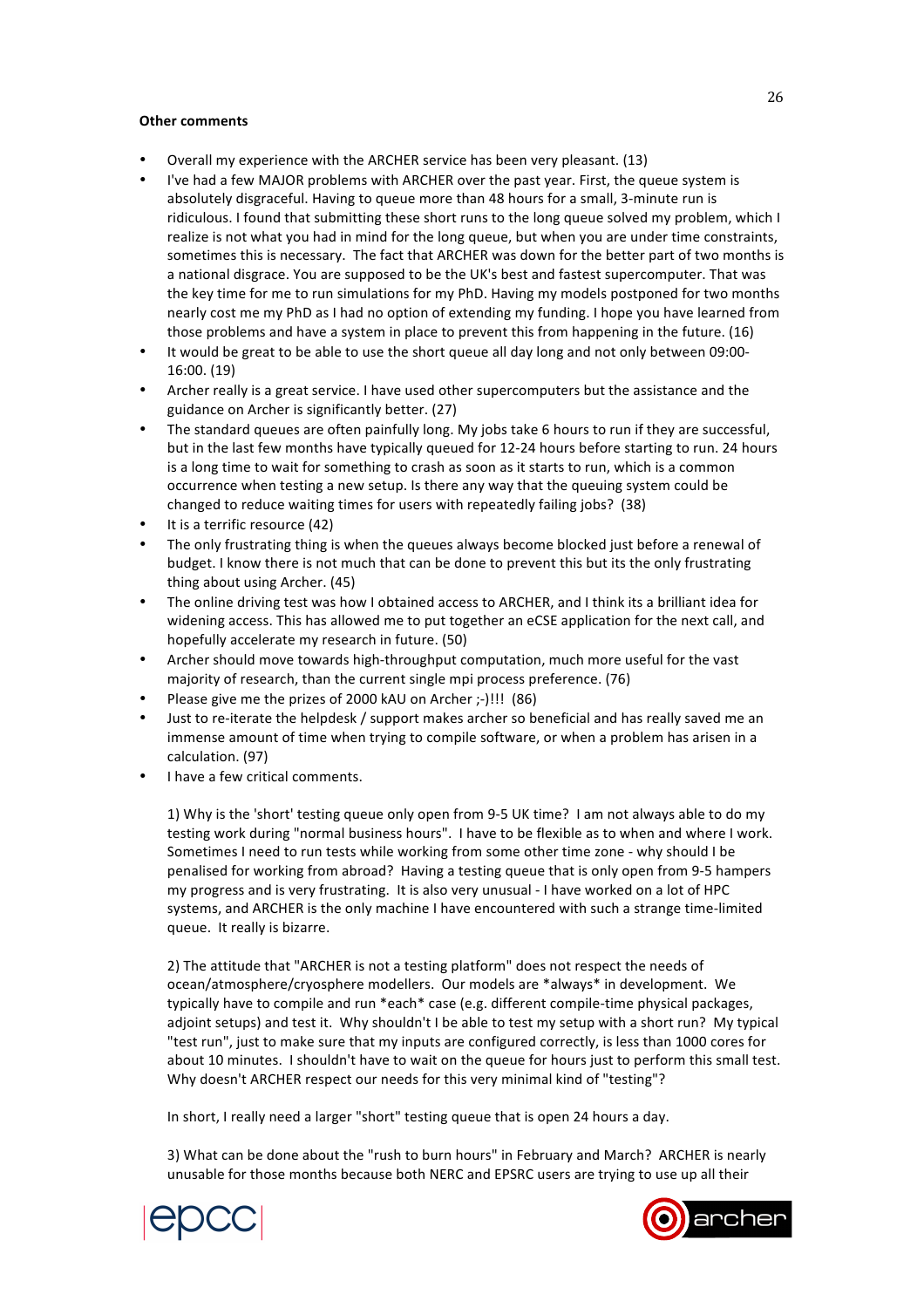hours for the year. Why can't those allocation years start and end at different times?

4) It's too cumbersome to share info between projects (e.g. n01, n02). I have collaborators in both n01 and n02, and sometimes sharing files on ARCHER between projects is a real headache. There are too many walls.

5) Please clearly publish any changes in your SSH/SCP policies. Sometime in the past year, a decision was made to disallow outgoing SSH connections. This made it impossible for me to do my work, since I use TAF (a FastOpt.com product), and TAF uses outgoing SSH connections for server-to-server communication. I wasted a lot of time wondering why TAF wasn't working for me. The ARCHER helpdesk did respond to my request fairly quickly, and the issue was fixed over the next couple of weeks. If possible, please be more explicit about these things in the future. For example, perhaps instead of just killing the SSH sessions, you could have an error message in the terminal explaining that the session is being killed (and why)?  $(105)$ 

- On the SAFE webpage, it is very useful to have the table which summarises the projects you are involved in. Remaining budget is reported on this table, and it would be really useful to have reported how much of your total allocated time this was, and when it runs out. (111)
- It would be very helpful to get a warning message if you try to submit a job to the short queue out of the 9-5 hours; also if you submit a job before 5 pm which is likely to be still running at 5pm. It's easy to forget about the limited hours for this queue. (114)
- It would be invaluable to have a separate resource with better queues for smaller runs. (119)
- If there is a way to increase bandwidth for the filesystem, please do so. I've had several crashes due to extremely slow read/write speeds for my jobs, and post processing data is much slower on ARCHER than on other machines. (127)
- I find the ARCHER service to be responsive and helpful, easy to use, and flexible. Excellent service. (132)
- I have found that managing the budget of projects has been a little difficult due to a delay ( $\approx$ 24 hours) in updating the remaining budget. I have found that the queuing periods can sometimes be quite long. I understand that reducing the walltime of simulations gives priority but in my work I tend to run relatively few long jobs so end up with long queue times. The upload and download speed of files can be incredibly slow as can deleting files. For simulations generating TBs of data this can take a really long time. (141)
- Downloading/uploading data from Archer can seem very slow or even stall at times. When this happens it is often quicker to stop the download and restart it again. Furthermore, deleting/copying data on Archer seems to be slow. (142)
- It would be great if there is further support for shorter duration debug queues (147)
- well done! (148)
- The service is worse now than ever in the past due to the job turnaround. I really hope that can be sorted soon. It is ironic as Archer has been upgraded, but the service is worse. The rest of the facility (machine and staff) is excellent. (151)
- Keep up the excellent work & Thanks (152)
- Please communicate system issues to users more frequently and in a more timely manner. I understand that there is a balance to be struck between "bombarding" users with emails and keeping users informed, but ARCHER already has different levels of mailing lists that could be used for this purpose. Over the past year, there were several instances of overnight system failures / machine reboots that were not communicated to users. Those of us who had jobs running at the time received cryptic error messages, which initially led us to blame software errors rather than a hardware crash. Only after emailing the ARCHER helpdesk to inquire did we discover that the entire machine had gone down overnight! Hardware errors (particularly disks) and subsequent maintenance have marred performance of the system over the past year. (160)
- 16 job limit on queue is frustrating -- I understand the need for throttling/controlling the number of jobs/cores active per user, but the queue should handle that, not reject jobs based on a hard (and quite small) limit. (167)
- Wonderful service, my research wouldn't be the same without it! (169)
- An excellent service! Thank you for all your had work! (172)